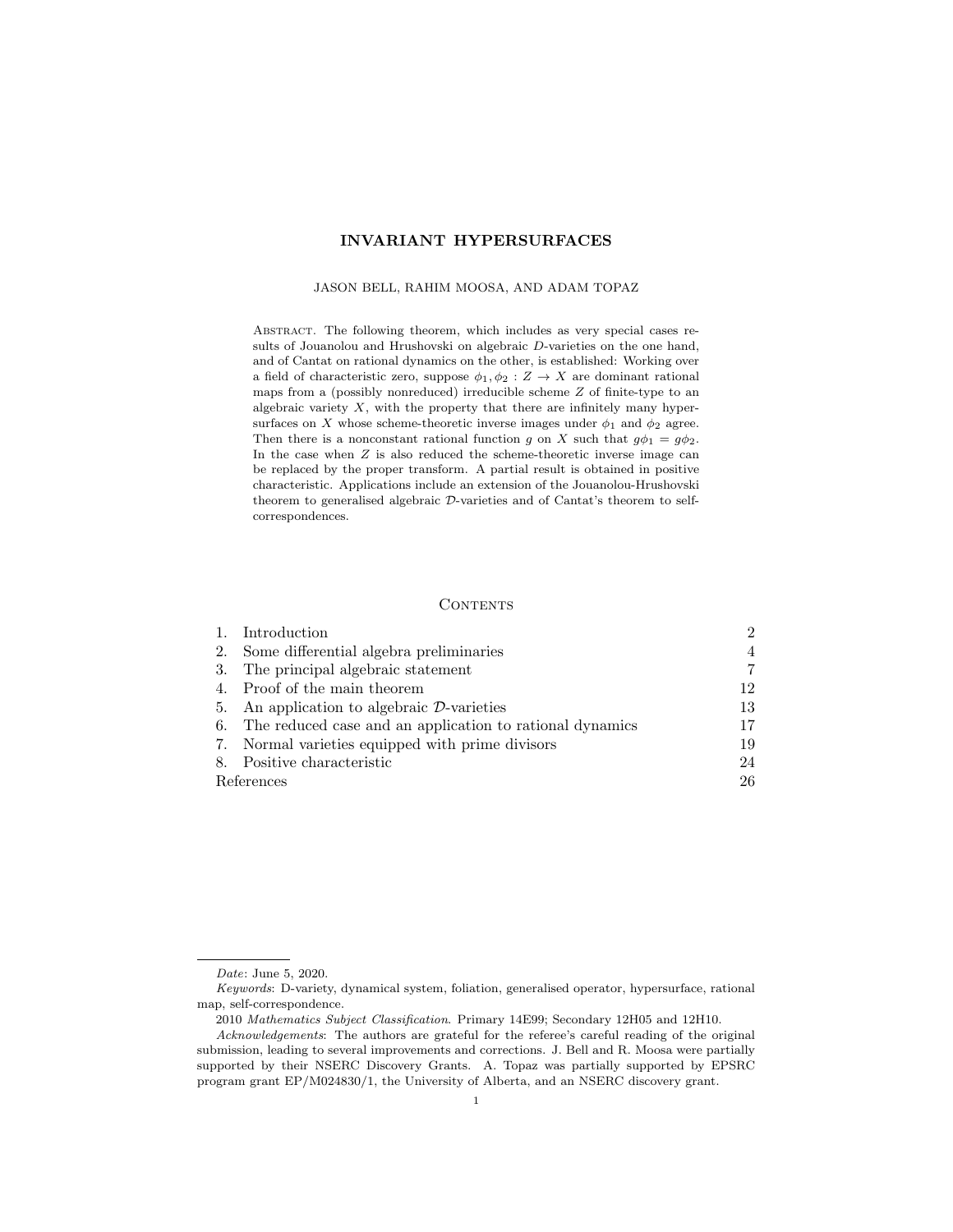### 1. INTRODUCTION

Fix an algebraically closed field  $K$  of characteristic zero. The following is the main result of this paper:

**Theorem 1.1.** Suppose  $X$  is an algebraic variety,  $Z$  is an irreducible algebraic scheme, and  $\phi_1, \phi_2 : Z \to X$  are rational maps whose restrictions to  $Z_{\text{red}}$  are dominant, all over K. Then the following are equivalent:

(1) There exist nonempty Zariski open subsets  $V \subseteq Z$  and  $U \subseteq X$  such that the restrictions  $\phi_1^V, \phi_2^V : V \to U$  are dominant regular morphisms, and there exist infinitely many hypersurfaces H on U satisfying

$$
(\phi_1^V)^{-1}(H) = (\phi_2^V)^{-1}(H).
$$

(2) There exists  $g \in K(X) \setminus K$  such that  $g\phi_1 = g\phi_2$ .

If Z is reduced then these are also equivalent to:

(3) There exist infinitely many hypersurfaces H on X satisfying  $\phi_1^* H = \phi_2^* H$ .

Here, and throughout this paper, we only consider algebraic schemes, i.e. separated schemes of finite type. By an *algebraic variety* we mean an integral (so reduced and irreducible) algebraic scheme, and by a hypersurface we mean a Zariski closed subset of pure codimension one. If  $\phi: Z \to X$  is a morphism of schemes and  $H \subseteq X$  is a Zariski closed subset, then we use  $\phi^{-1}(H)$  to denote the *scheme-theoretic inverse image* of H. If  $\phi$  :  $Z \rightarrow X$  is a dominant rational map of algebraic varieties then  $\phi^* H$ denotes the *proper transform* of  $H$ , i.e. the union of those irreducible components of the Zariski closure of the set-theoretic inverse image of  $H$  that project dominantly onto irreducible components of H.

As motivation, let us consider two well-known special cases of the theorem.

The first is from differential-algebraic geometry. By an algebraic D-variety we mean an affine algebraic variety  $X$  over  $K$  equipped with a regular section to the tangent bundle,  $s: X \to TX$ . A closed subvariety  $H \subseteq X$  is a D-subvariety if s  $\vert H: H \to TH$ . Note that s corresponds to a K-linear derivation  $\delta$  on the coordinate ring K[X], and that a D-subvariety corresponds to a  $\delta$ -ideal of K[X]. Note also that the derivation  $\delta$  extends uniquely to a derivation on the fraction field  $K(X)$ . The following is a consequence of unpublished work of Hrushovski [5] in the mid-nineties on model-theoretic implications of a theorem of Jouanalou [6] on foliations from the seventies; see [4, Theorem 4.2] for a published account.

**Corollary 1.2** (Jouanolou-Hrushovski). Suppose  $(X, s)$  is an algebraic D-variety with infinitely many D-subvarieties of pure codimension one. Then there exists  $q \in K(X) \setminus K$  such that  $\delta(q) = 0$ .

*Proof.* If  $X = \text{Spec}(R)$ , apply Theorem 1.1 to

- $Z = \text{Spec}(R[\epsilon]/\epsilon^2),$
- $\phi_1 : Z \to X$  the morphism induced by the K-algebra homomorphism from R to  $R[\epsilon]/\epsilon^2$  given by  $r \mapsto r + \delta(r)\epsilon$ , and

•  $\phi_2: Z \to X$  the morphism induced by the natural inclusion of R in  $R[\epsilon]/\epsilon^2$ . See §5 for details. □

In fact, we obtain the Jouanolou-Hrushovski result for the general setting of "algebraic  $\mathcal{D}$ -varieties", where the derivation is replaced by any system  $\mathcal D$  of *generalised* operators in the sense of Moosa-Scanlon [11]. This is Theorem 5.8 below.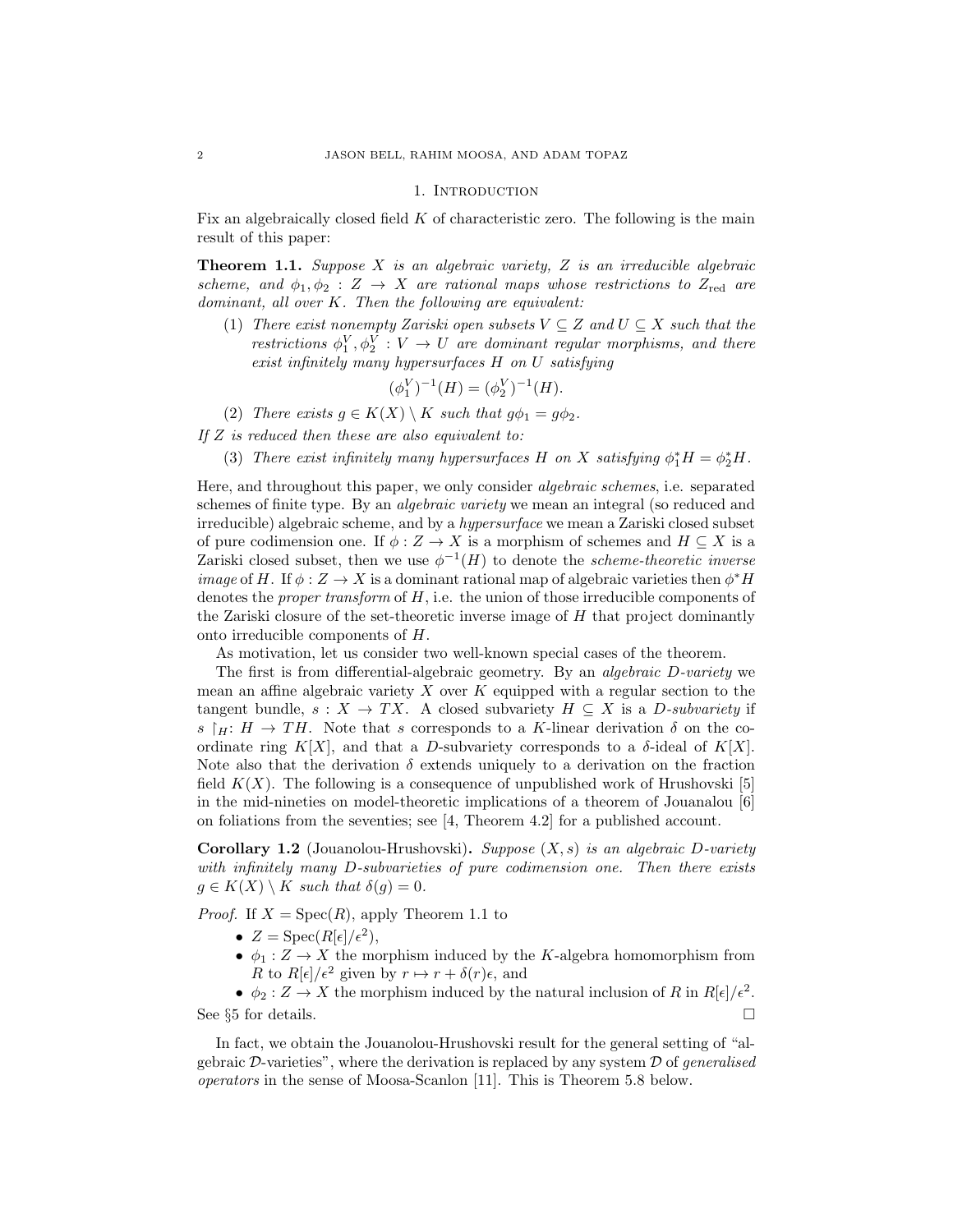We also recover from Theorem 1.1 a result in rational dynamics. By a *rational*  $dynamical system$  we mean an algebraic variety  $X$  over  $K$  equipped with a dominant rational self-map  $\phi: X \to X$ . A Zariski closed subset  $H \subseteq X$  is totally invariant if  $\phi^* H = H$ . The following is the algebraic case of Theorem B in [3].

Corollary 1.3 (Cantat [3]). Suppose  $(X, \phi)$  is a rational dynamical system with infinitely many totally invariant hypersurfaces. Then there exists  $q \in K(X) \setminus K$ such that  $q\phi = q$ .

Proof. Apply Theorem 1.1 to

- $Z = X$ ,
- $\phi_1 = \phi$ , and
- $\phi_2 = \mathrm{id}_X$ .

See  $§6$  for details.

Again, we actually get more: we can replace the dominant rational self-map  $\phi$ in the above corollary with an arbitrary self-correspondence. This is Corollary 6.2 below. In fact, it is, we think, useful to view the data of Theorem 1.1, namely the diagram

$$
\begin{array}{c}\nZ \xrightarrow{\phi_1} X \\
\downarrow \\
X\n\end{array}
$$

as a generalised notion of self-correspondence on  $X$ , a self-correspondence that need not be reduced and need not be finite-to-finite.

Our theorem thus unifies these two well-known results, yielding at the same time natural generalisations in both cases.

A word about the proof of Theorem 1.1. Our approach is algebraic, thus differing significantly from the methods of Jouanalou-Hrushovski, and Cantat in the special cases. We first reduce to a situation where everything is defined over a finitely generated subfield and the hypersurfaces have principal vanishing ideals. In that setting our result appears as Theorem 3.1 below, whose proof is where the main technical work of the paper is done. When Z is reduced we follow to some extent the approach of [2, Theorem 1.2] which is related to Cantat's theorem but obtained independently. A separate argument (appearing in Section 6) is required to replace the scheme-theoretic inverse image with the proper transform in the reduced case. When Z is non-reduced we concoct a derivation and rely on a refinement of [1, Proposition 6.10] that is itself a refinement (but independent) of Jouanolou-Hrushovski. Besides this use of [1], which is substantial, our proof of Theorem 1.1 is largely self-contained.

Once Theorem 1.1 is proved, we look closer in Section 7 at the case when Z is reduced, and are lead to study the birational geometry of algebraic varieties equipped with a set of hypersurfaces. More precisely, we consider the category whose objects are normal varieties  $X$  equipped with a set of prime divisors  $S$ , and where a morphism  $(X, S) \to (Y, T)$  is a dominant rational map  $X \to Y$  with generic fibre irreducible, and such that, up to a finite set, S is obtained as the proper transform of elements of T. For this category, in the case when we are working over a field of finite transcendence degree, we give a geometric proof that every object  $(X, S)$  admits a terminal morphism; one that factors through every other morphism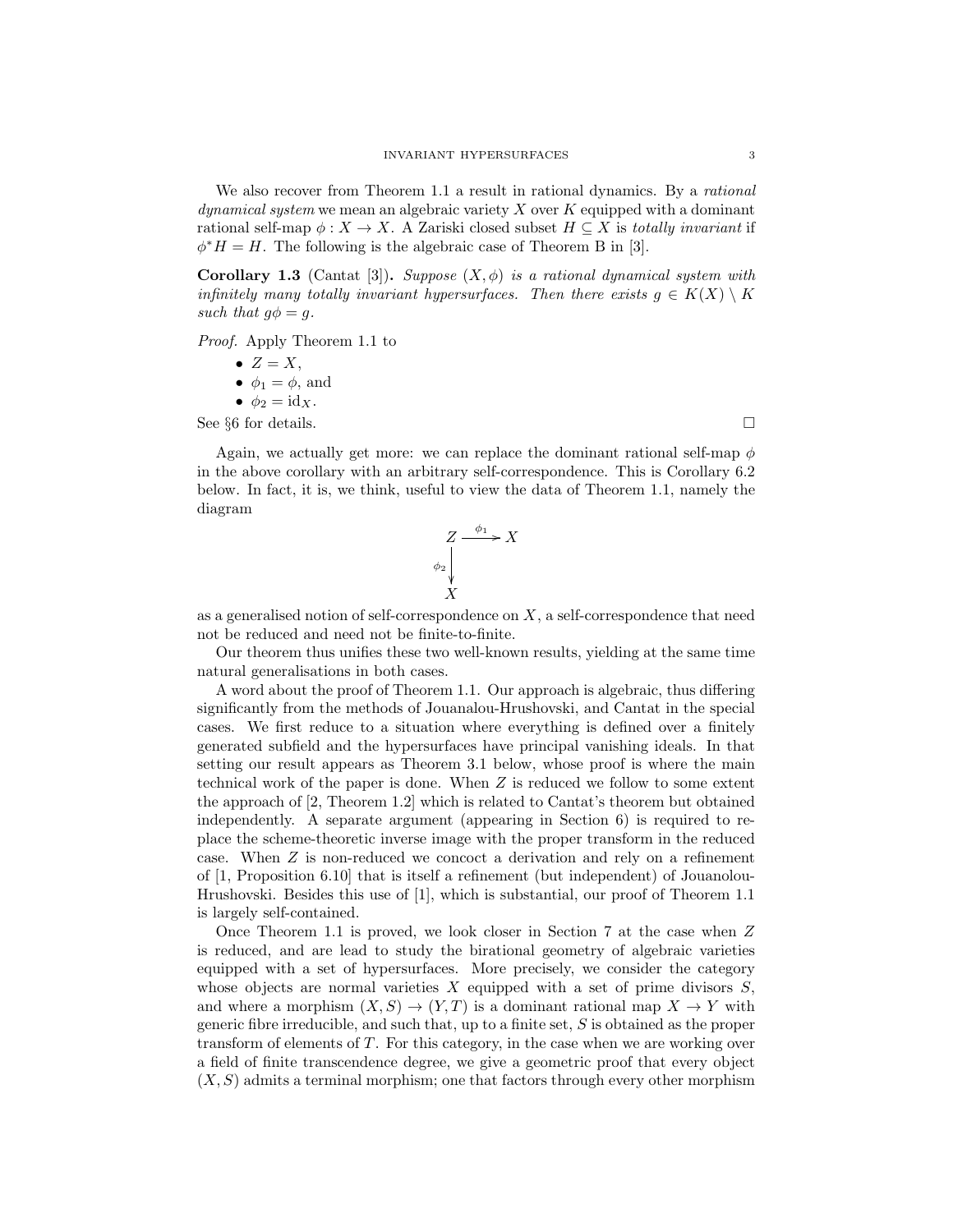originating at  $(X, S)$ . See Theorem 7.2 below for a precise statement. Combining this theorem – which may be of independent interest – with Cantat's theorem, we obtain a more conceptual alternative proof of Theorem 1.1 in the special case when Z is reduced and  $\phi_1, \phi_2$  have irreducible generic fibres.

In a final section we discuss what goes through in positive characteristic. Because of our reliance on the characteristic zero differential-algebraic geometry of [1] when Z is non-reduced, we restrict our attention to the reduced case. But even that – namely, the equivalence of conditions (2) and (3) of Theorem 1.1 when Z is reduced – does not hold as stated in positive characteristic. We do expect it to hold if we ask the generic fibres of  $\phi_1$  and  $\phi_2$  to be *geometrically reduced* – something that is automatically satisfied in characteristic zero. But we are only able to prove the equivalence if we add to (3) the additional constraint that infinitely many of the invariant hypersurfaces  $H$  are defined over (the separable closure of) a fixed finitely generated subfield. This is Theorem 8.1 below.

Our current methods have a couple of drawbacks that we present here as suggesting possibilities for future work. The first is regarding effective uniform bounds. Tracing through the proofs it is possible to compute explicitly a bound  $N$  such that the "infinitely many" in (1) and (3) of Theorem 1.1 can be replaced by "more than  $N$ ". But  $N$  will depend not only on natural geometric invariants associated to the data, but also on the rank of the divisor class group of  $X$  (over a minimal field of definition). So these bounds are worse, less uniform, than those that arise in the special cases dealt with by the work of Jouanolou-Hrushovski and Cantat. It would be useful to find an effective bound N that remains constant as  $Z, X, \phi_1, \phi_2$ vary in an algebraic family.

A second defficiency is that we are not able to work in the complex analytic setting. The methods of Jouanolou-Hrushovski and Cantat, in contrast, extend to compact complex manifolds and meromorphic maps. In particular, Cantat's results in [3] include as a special case Krasnov's theorem [8] that a compact complex manifold without nonconstant meromorphic functions has only finitely many hypersurfaces. A generalisation of Theorem 1.1 that includes complex analytic spaces would therefore be of significant interest.

Throughout this paper all rings are assumed to be commutative, unitary, and all fields are of characteristic zero except in the final Section 8.

#### 2. Some differential algebra preliminaries

By a *derivation* we mean a linear map  $\delta : R \to S$ , where  $R \subseteq S$  is an extension of integral domains of characteristic zero, such that  $\delta(ab) = a\delta(b) + \delta(a)b$  for all  $a, b \in R$ . If  $A \subseteq R$  is a subring, then we say that  $\delta$  is A-linear to mean that  $\delta(a) = 0$  for all  $a \in A$  – which we note is equivalent to  $\delta$  being a morphism of A-modules. By the *constants* of the derivation  $\delta: R \to S$  we mean the subring  $R^{\delta} := \{a \in R : \delta a = 0\}.$  If  $R = S$  then we call  $(R, \delta)$  a differential ring. A differential ring whose underlying ring is a field is called a differential field.

Here is a basic fact about derivations that we record now for later use, and that is deduced by a straightforward computation using the Leibniz rule.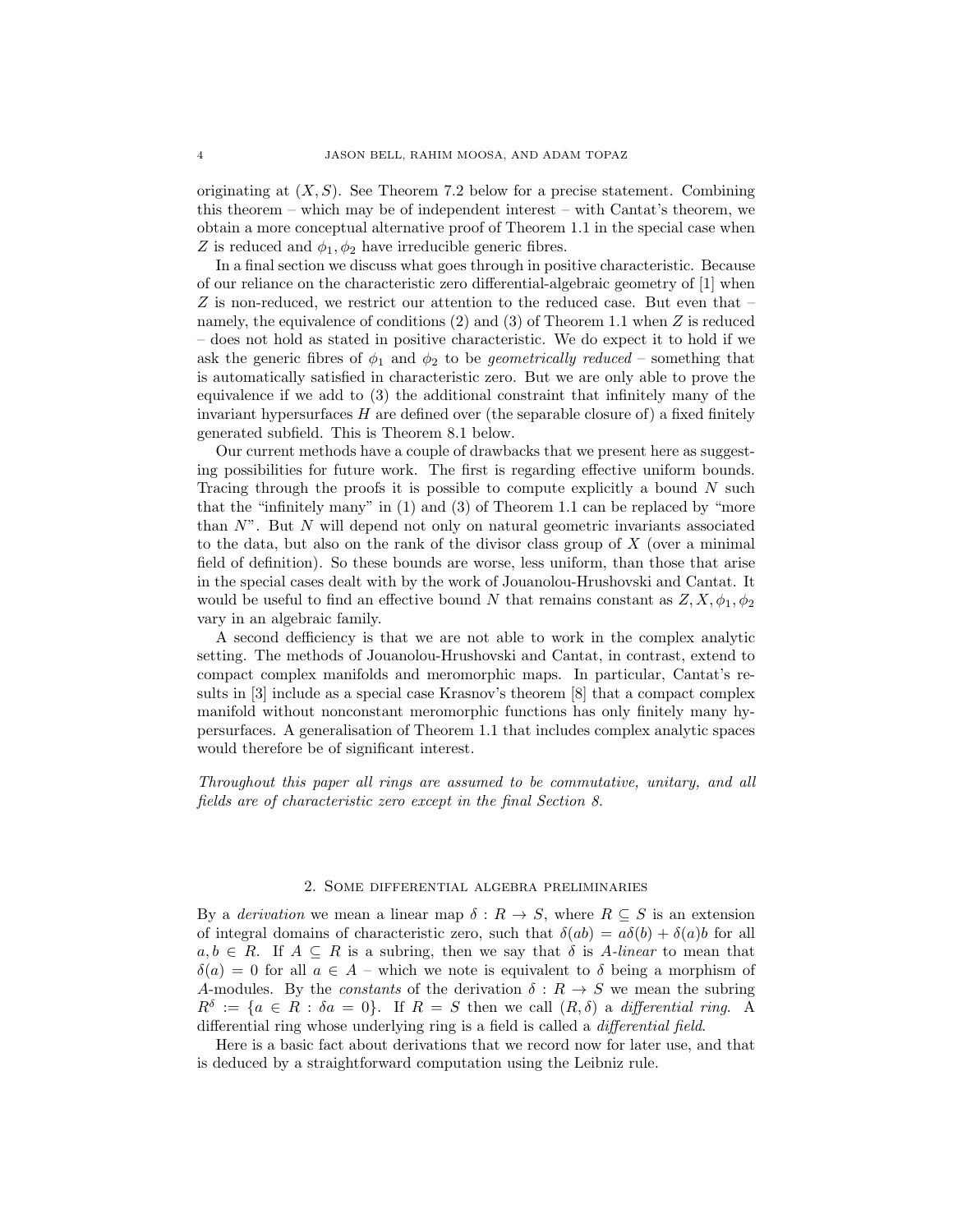**Fact 2.1.** Suppose  $\delta: R \to S$  is a derivation, P is a polynomial in  $R[x_1, \ldots, x_n]$ , and  $a = (a_1, \ldots, a_n) \in R^n$ . Then

$$
\delta P(a) = \sum_{j=1}^{n} \frac{\delta P}{\delta x_j}(a)\delta(a_j) + P^{\delta}(a)
$$

where  $P^{\delta} \in S[x_1, \ldots, x_n]$  is obtained by applying  $\delta$  to the coefficients of P.

The following two lemmas are also very elementary and well-known.

**Lemma 2.2.** Suppose  $K/k$  is a function field extension,  $\delta$  is a k-linear derivation on K, and  $R \subseteq K$  is a finitely generated k-subalgebra. Then there exists a finitely generated k-algebra extension R' of R in K such that  $\delta$  restricts to a differential ring structure on  $R'$ .

*Proof.* We may as well assume that  $R = k[a]$  for some  $a = (a_1, \ldots, a_n)$  such that  $K = k(a)$ . Because of Fact 2.1, it suffices to show that after possibly extending a to a longer finite tuple  $a' = (a_1, \ldots, a_m)$  from K, and setting  $R' := k[a']$ , that  $\delta a_i \in R'$  for all  $i \leq m$ . If we write  $\delta (a_i) = \frac{P_i(a)}{Q_i(a)}$  for  $i \leq n$ , then it is not hard to see, using Fact 2.1 again, as well as the quotient rule for derivations, that  $a' := (a_1, \ldots, a_n, \frac{1}{Q_1(a)}, \ldots, \frac{1}{Q_n(a)})$  works.

**Lemma 2.3.** If  $(L, \delta) \supseteq (K, \delta)$  is a differential field extension then

$$
(K^{\delta})^{\text{alg}} \cap L = K^{\text{alg}} \cap L^{\delta}.
$$

In particular, taking  $L = K$ , we have that  $K^{\delta}$  is relatively algebraically closed in K.

*Proof.* If  $a \in L$  is algebraic over  $K^{\delta}$  then we apply Fact 2.1 with  $P(x)$  a minimal polynomial of a over  $K^{\delta}$  and conclude that  $\frac{dP}{dx}(a)\delta(a) = 0$ . But as  $\deg P \ge 1$ , we must have that  $\frac{dP}{dx} \neq 0$  and of degree strictly less than deg P, so that  $\delta(a) = 0$ .

Conversely, if  $a \in L^{\delta}$  is algebraic over K then we apply Fact 2.1 with  $P(x)$  the minimal monic polynomial of a over K and conclude that  $P^{\delta}(a) = 0$ . But as P is monic  $P^{\delta}$  will be of strictly smaller degree unless it is identically zero. So it must be identically zero, implying that all of the coefficients of P are in  $K^{\delta}$ , and hence that a is algebraic over  $K^{\delta}$ . . В последните последните последните последните последните последните последните последните последните последн<br>В последните последните последните последните последните последните последните последните последните последнит

The following is maybe less widely known, but is a consequence of an argument appearing in [5]. We give a proof here for the sake of completeness.

**Lemma 2.4.** Suppose  $F/k$  is a function field extension,  $K/F$  is a field extension, and  $\delta : F \to K$  is a k-linear derivation. Then  $\delta$  extends to a differential field structure on K such that  $K^{\delta}$  is algebraic over  $F^{\delta}$ .

*Proof.* Suppose  $t \in K$  is transcendental over F. For each  $\gamma \in k$ , consider the derivation  $\delta_{\gamma}: F(t) \to K$  induced by  $\delta_{\gamma}(t) = \gamma t$ . We claim that for some  $\gamma \in k$ ,  $F(t)^{\delta_{\gamma}} = F^{\delta}$ . Fix a sufficiently saturated differentially closed field  $(\mathcal{U}, D)$  with constant field C. Each extension  $\delta_{\gamma}: F(t) \to K$  embeds into  $(\mathcal{U}, D)$ . Moreover, as these extensions all agree on F, we may as well assume that  $F \subseteq U$  and that these embeddings are over F. So we get elements  $t_{\gamma} \in \mathcal{U}$  and subfields  $K_{\gamma} \subseteq \mathcal{U}$ , such that  $(F(t), K, \delta_\gamma)$  is isomorphic to  $(F(t_\gamma), K_\gamma, D \upharpoonright_{F(t_\gamma)})$ . In particular,  $D(t_\gamma) = \gamma t_\gamma$ . Now, if  $F(t)^{\delta_{\gamma}} \neq F^{\delta}$ , and we let  $g \in F(t)^{\delta_{\gamma}} \setminus F$ , then the image of g in  $(\mathcal{U}, D)$ is an element  $h \in F(t_\gamma)^D \setminus F$ . It follows by Steinitz exchange that  $t_\gamma \in F(h)^{\text{alg}}$ . Writing the function field F as  $k(a)$ , we have that  $F(h)^{alg} \subseteq C(a)^{alg}$ . That is,  $t_{\gamma}$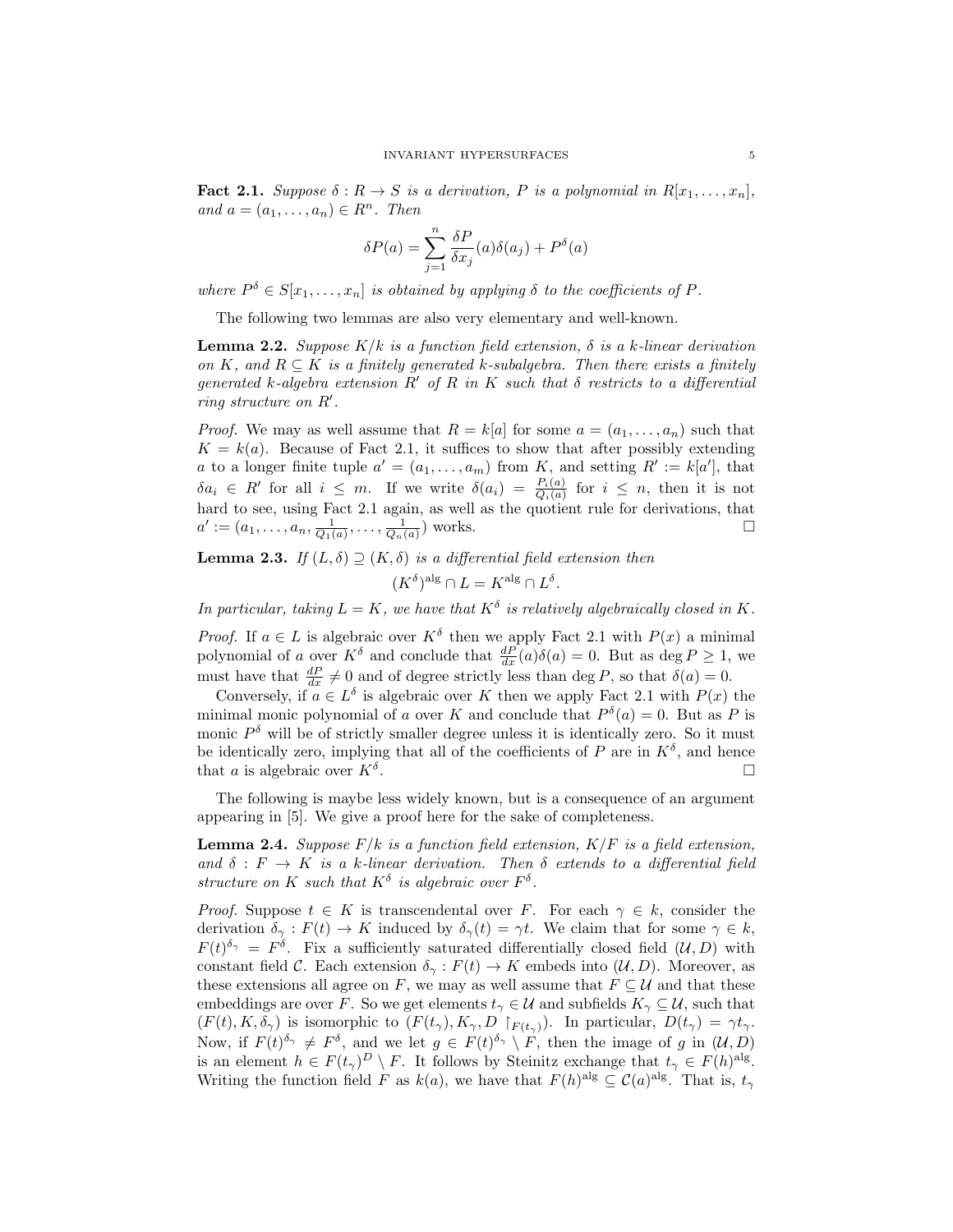is a solution to the equation  $Dx = \gamma x$  in  $\mathcal{C}(a)^{alg}$ . But the set of  $\gamma \in \mathcal{C}$  such that  $Dx = \gamma x$  has a solution in fixed finite transcendence degree extension of  $C$  – such as  $\mathcal{C}(a)^{alg}$  is – forms a finite rank additive subgroup of C. This is an old result of Kolchin [7], but see also [4, Fact 4.3]. Hence there must exist  $\gamma \in k$  for which  $Dx = \gamma x$  has no solution in  $\mathcal{C}(a)^{alg}$ . For such a  $\gamma$ ,  $F(t)^{\delta_{\gamma}} = F^{\delta}$ , as desired.

So, iterating this process, if we let  $E$  be a transcendence basis for  $K$  over  $F$ , then we can find an extension of  $\delta$ , which we will also call  $\delta$ , to  $F(E)$  with no new constants. Since K is algebraic over  $F(E)$  there is by Fact 2.1 a unique further extension of  $\delta$  to K. By Lemma 2.3,  $K^{\delta}$  is algebraic over  $F(E)^{\delta} = F^{\delta}$ . — П

As discussed in the introduction, a special case of our main theorem is the finite-dimensional case of the Jouanalou-Hrushovski theorem on D-subvarieties of codimension one. An algebraic proof of this finiteness theorem in the context of several derivations was given in [1]. We will rely on the following refinement of that result in the case of a single derivation.

**Proposition 2.5.** Suppose k is a finitely generated field, A is a finitely generated kalgebra that is an integral domain, and  $\delta: A \to A$  is a k-linear derivation. Suppose that there exists an infinite sequence  $(r_i : j < \omega)$  in Frac(A) such that  $\delta(r_i)/r_i \in A$ for all  $j < \omega$ , and such that  $(r_j : j < \omega)$  is multiplicatively independent modulo  $(k^{\text{alg}})^{\times}$ . Then there exists  $g \in \text{Frac}(A)^{\delta} \setminus k^{\text{alg}}$ . In fact, if G is the multiplicative group generated by  $(r_j : j < \omega)$ , then  $G \cap \text{Frac}(A)$ <sup>s</sup> is nontrivial.

Remark 2.6. By the sequence being multiplicatively independent modulo  $(k^{alg})^{\times}$  we mean that its image in  $\text{Frac}(A)^{\times}/(\text{Frac}(A)^{\times} \cap k^{\text{alg}})$  is multiplicatively independent. In other words, no nontrivial product of integer powers of the  $r_j$ 's is in  $k^{\text{alg}}$ .

*Proof.* This is quite close to  $[1,$  Proposition 6.10, but among the differences are that we are working over a finitely generated field rather than an uncountable algebraically closed field, and that the  $r_i$  are coming from Frac(A) rather than from A itself. We have therefore something to do.

First, let us observe that we get the "in fact" clause for free. Indeed, letting  $F := \text{Frac}(A)^\delta$ , consider the finitely generated F-algebra  $A' = FA$ . Then F is again a finitely generated field,  $\delta$  is an F-linear differential structure on  $A'$ , and  $(r_j : j < \omega)$  in  $\text{Frac}(A') = \text{Frac}(A)$  satisfies  $\delta(r_j)/r_j \in A'$  for all  $j < \omega$ . We can apply the main statement of the theorem – which we are assuming we have proved – to this context over F. Since  $\text{Frac}(A')^{\delta} = F$ , we must have that  $(r_j : j < \omega)$ is not multiplicatively independent modulo  $F^{\text{alg}}$ . But note that F is relatively algebraically closed in Frac(A) by Lemma 2.3. So  $(r_i : j < \omega)$  is not multiplicatively independent modulo F. That is, some nontrivial product of integer powers of the  $r_j$  is in F. We have shown that  $G \cap F$  is nontrivial, as desired.

So it suffices to prove that  $\text{Frac}(A)^\delta \nsubseteq k^{\text{alg}}$ .

Next, observe that we can always replace A by a finitely generated localisation. Indeed, this does not change the fraction field, and, since  $\delta(\frac{1}{f}) = -\frac{\delta f}{f^2}$ , any such localisation is a differential subring of  $(text{Frac}(A), \delta)$ . So we may assume that A is integrally closed. Moreover, as  $k$  is a finitely generated field, some finitely generated localisation of A is a unique factorisation domain – this is by  $[1, \text{Lemma 6.11}]$  though one expects it to have appeared elsewhere and earlier. So we may also assume that A is a UFD.

Consider  $k' := \text{Frac}(A) \cap k^{\text{alg}}$ . By integral closedness,  $k' \subseteq A$ . Moroever,  $\delta$  is  $k'$ -linear. The hypotheses of the theorem hold for  $(A, k')$ , and if the conclusion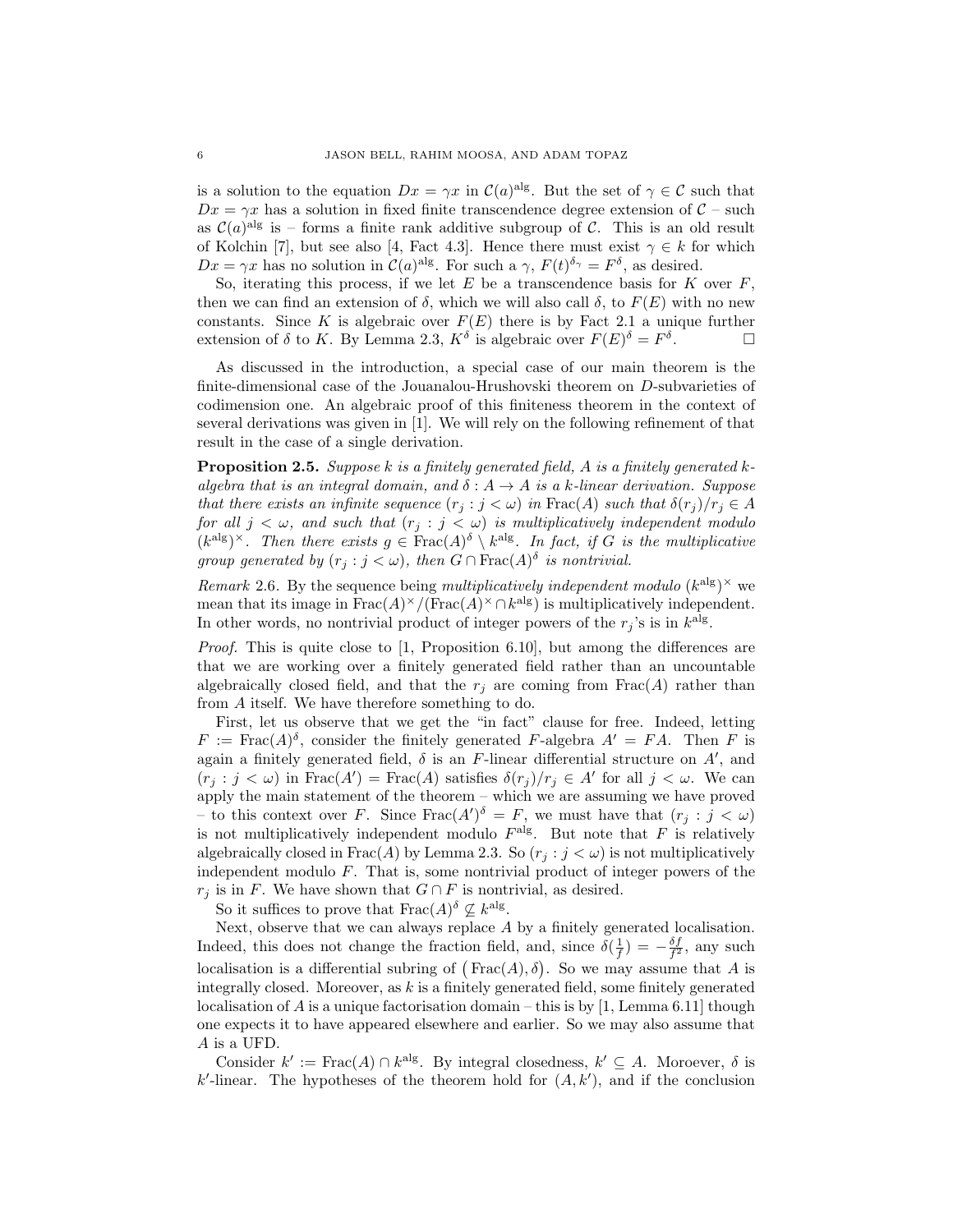were true for  $(A, k')$  then it would be true of  $(A, k)$ . That is, it suffices to prove the theorem for k' in place of k. So we may also assume  $\text{Frac}(A) \cap k^{\text{alg}} = k$ .

Next, we move the  $r_j$  into A itself. For each  $j < \omega$ , write  $r_j = \frac{c_j}{d_j}$  $\frac{c_j}{d_j}$  where  $c_j, d_j \in A$ are coprime. Since  $\frac{\delta(r_j)}{r_j} = \frac{\delta(c_j)}{c_j}$  $\frac{(c_j)}{c_j} - \frac{\delta(d_j)}{d_j}$  $\frac{(d_j)}{d_j}$ , it follows that  $\frac{\delta(c_j)d_j}{c_j} \in A$ . Coprimality of  $c_j$ and  $d_j$  in A then implies  $\frac{\delta(c_j)}{c_j} \in A$ . A symmetric argument shows that  $\frac{\delta(d_j)}{d_j} \in A$ . Note that the multiplicative group generated by  $\{c_j, d_j : j < \omega\}$  contains that generated by  $\{r_j : j < \omega\}$ , so the former must also have infinite rank modulo its intersection with  $k^{\text{alg}}$ . We can therefore find in A a sequence  $(a_j : j < \omega)$  that is multiplicatively independent modulo  $(k^{\text{alg}})^{\times}$  and such that  $\frac{\delta(a_j)}{a_j} \in A$  for all  $j < \omega$ .

Let  $K$  be an uncountable algebraically closed field extending  $k$ . It follows that  $A_K := A \otimes_k K$  is an integrally closed domain extending A, finitely generated over K, and with the property that  $\text{Frac}(A) \cap K = k$  in  $\text{Frac}(A_K)$ . Hence, no nontrivial product of integer powers of the  $a_j$  is in  $K$  either. Moreover  $\delta$  extends to a  $K\text{-linear}$ derivation on  $\text{Frac}(A_K)$  and  $\frac{\delta(a_j)}{a_j} \in A_K$  for all  $j < \omega$ . Proposition 6.10 of [1] now applies and we obtain an element  $g \in \text{Frac}(A_K)^{\delta} \setminus K$ .

At this point we can use a specialisation argument, or, as we prefer to do, the model-completeness of the first order theory of algebraically closed fields, to see that  $\text{Frac}(A_{k^{\text{alg}}})^{\delta} \setminus k^{\text{alg}} \neq \emptyset$  where  $A_{k^{\text{alg}}} := A \otimes_k k^{\text{alg}}$ . Indeed, letting  $(X, s)$ be the D-variety associated to  $(A, \delta)$ , we denote by  $(X_K, s)$  the base extension to K, that is, the D-variety associated to  $(A_K, \delta)$ . Hence,  $g: (X_K, s) \to (\mathbb{A}^1_K, 0)$ is a nonconstant rational map over  $K$ . This is a first order expressible property over k of the parameters in K over which g is defined. As  $k^{\text{alg}}$  is an elementary substructure of K, we thus obtain nonconstant  $g': (X_{k^{\text{alg}}}, s) \to (\mathbb{A}^1_{k^{\text{alg}}}, 0)$  over  $k^{\text{alg}}$ . That is,  $g' \in \text{Frac}(A_{k^{\text{alg}}})^{\delta} \setminus k^{\text{alg}}$ . Now,  $\text{Frac}(A_{k^{\text{alg}}})^{\delta}$  is algebraic over  $\text{Frac}(A)^{\delta}$ , so the canonical parameter for the finite set of Galois conjugates of  $g'$  is a tuple from Frac $(A)$ <sup> $\delta$ </sup> not all of whose co-ordinates can be in  $k^{\text{alg}}$  since g isn't. Hence  $\operatorname{Frac}(A)^\delta\setminus k$  $\log \neq \emptyset$ .

### 3. The principal algebraic statement

The key step in our proof of Theorem 1.1 will be the following statement in commutative algebra. It is given here in slightly greater generality than necessary; we will only apply it in the case that the nilradical of  $S$  is prime, and the reader is invited to make this assumption, and thereby remove a few of the technicalities, if he or she desires.

# Theorem 3.1. Suppose

- $k$  is a finitely generated field of characteristic zero,
- $R$  is a finitely generated  $k$ -algebra that is an integral domain and such that k is relatively algebraically closed in  $\text{Frac}(R)$ ,
- S is a finitely generated  $k$ -algebra, such that  $k$  is relatively algebraically closed in  $\text{Frac}(S/P)$  for every minimal prime ideal P of S, and
- $f_1, f_2 : R \to S$  are k-algebra homomorphisms that take nonzero elements of R to regular elements – that is, non zero-divisors – of S.

Suppose there exists a sequence of nonzero elements  $(a_j : j < \omega)$  in R that is multiplicatively independent modulo  $k^{\times}$ , and such that  $f_1(a_j)S = f_2(a_j)S$  for all  $j < \omega$ . Then there exists  $g \in Frac(R) \setminus k$  such that  $f_1(g) = f_2(g)$ .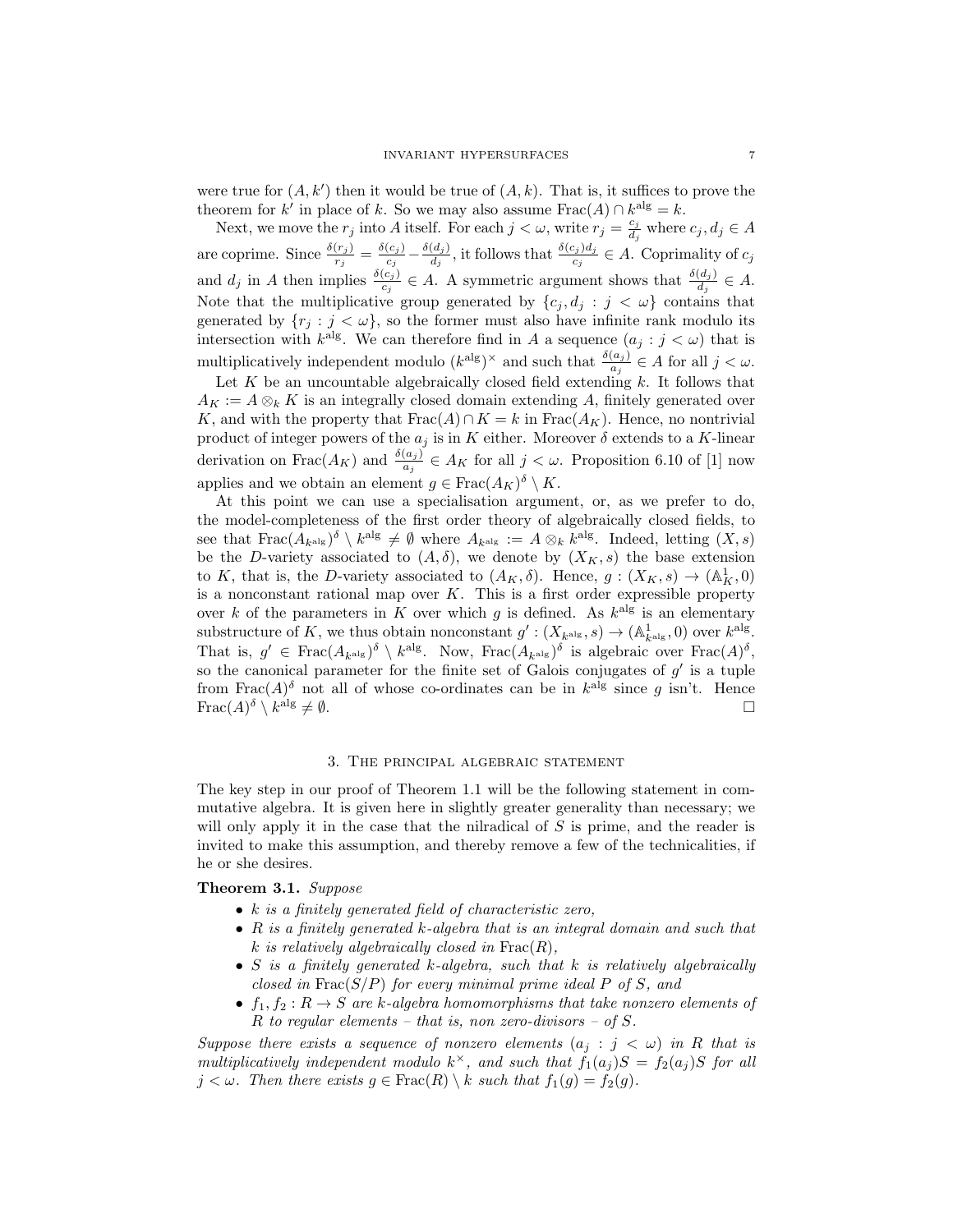In fact, if we let F be the subfield of  $\text{Frac}(R)$  on which  $f_1$  and  $f_2$  agree, and we let G be the subgroup of  $\text{Frac}(R)^{\times}$  generated by  $(a_j : j < \omega)$ , then  $G \cap F$  is nontrivial.

- Remark 3.2. (a) The assumptions on  $f_1$  and  $f_2$  imply that they extend uniquely to embeddings of  $Frac(R)$  into  $Frac(S)$ , where by  $Frac(S)$  we mean the localisation of S at the set of all regular elements. It is with respect to these extensions that we mean  $f_1(q) = f_2(q)$  in the conclusion of the theorem.
	- (b) Any nontrivial element of  $G$  is necessarily transcendental over  $k$ ; this follows from the multiplicative independence of  $(a_j : j < \omega)$  modulo  $k^{\times}$  together with the fact that k is relatively algebraically closed in  $Frac(R)$ .

Proof. Let us first consider the case when S is a reduced ring.

Since  $f_1(a_j)S = f_2(a_j)S$ , for each  $j < \omega$  there is a unit  $u_j$  in S such that  $f_1(a_j) = u_j f_2(a_j)$ . Let  $P_1, \ldots, P_\ell$  be the minimal primes of S, and denote by  $S_{\mu} := S/P_{\mu}$  the corresponding integral domain for each  $\mu = 1, \ldots, \ell$ . Let

$$
\bar{u}_j := (u_j + P_1, \dots, u_j + P_\ell) \in S_1^\times \times \dots \times S_\ell^\times.
$$

Now, as k is relatively algebraically closed in  $S_{\mu}$ , each  $S_{\mu}^{\times}/k^{\times}$  is a finitely generated group – see, for example, [9, Corollary 2.7.3]. Hence,  $S_1^{\times}/k^{\times} \times \cdots \times S_\ell^{\times}/k^{\times}$  is finitely generated. It follows that for some  $N > 0$  and all  $r > 0$ ,

$$
\bar{u}_{(r-1)N+1}^{k_{r,1}} \cdot \bar{u}_{(r-1)N+2}^{k_{r,2}} \cdots \bar{u}_{rN}^{k_{r,N}} = \lambda_r
$$

for some  $\lambda_r = (\lambda_{r,1}, \ldots, \lambda_{r,\ell}) \in (k^\times)^{\ell}$  and some  $k_{r,1}, \ldots, k_{r,N} \in \mathbb{Z}$  not all zero. (Note that if you assumed in the theorem that the nilradical of S was prime then here S is already a domain and  $\ell = 1$  with  $P_1 = (0).$ 

Let  $f_{1,\mu}, f_{2,\mu}: R \to S_\mu$  be the k-algebra homomorphisms induced by  $f_1$  and  $f_2$ for  $\mu = 1, \ldots, \ell$ . By assumption, they are still injective. Consider, for each  $r > 0$ ,

$$
h_r := a_{(r-1)N+1}^{k_{r,1}} \cdot a_{(r-1)N+2}^{k_{r,2}} \cdots a_{rN}^{k_{r,N}}
$$

in Frac $(R)$ . By construction  $f_{1,\mu}(h_r) = \lambda_{r,\mu} f_{2,\mu}(h_r)$ .

Letting m be greater than the transcendence degree of  $Frac(R)$  over k, we get that  $\{h_1, \ldots, h_m\}$  is algebraically dependent over k. Let  $\sum c_{i_1,\ldots,i_m} h_1^{i_1} \cdots h_m^{i_m} = 0$  be a nontrivial algebraic relation over  $k$  with a minimal number of nonzero coefficients. Note that as none of the  $h_r$  are zero, there are at least two nonzero coefficients in this relation. Fixing  $\mu = 1, \ldots, \ell$  and applying  $f_{1,\mu}$  to this we get

$$
\sum c_{i_1,\dots,i_m} \lambda_{1,\mu}^{i_1} \cdots \lambda_{m,\mu}^{i_m} f_{2,\mu}(h_1)^{i_1} \cdots f_{2,\mu}(h_m)^{i_m} = 0
$$

while applying  $f_{2,\mu}$  yields

$$
\sum c_{i_1,\dots,i_m} f_{2,\mu}(h_1)^{i_1} \cdots f_{2,\mu}(h_m)^{i_m} = 0.
$$

Suppose that  $\lambda_{1,\mu}^{i_1} \cdots \lambda_{m,\mu}^{i_m} \neq \lambda_{1,\mu}^{j_1} \cdots \lambda_{m,\mu}^{j_m}$  for some distinct (nonzero)  $c_{i_1,\dots,i_m}$  and  $c_{j_1,\dots,j_m}$ . Manipulating these two equations and then taking  $f_{2,\mu}^{-1}$  we would get a relation among the  $h_1, \ldots, h_m$  with fewer nonzero coefficients. As this is impossible by minimality, it must be that  $\lambda_{1,\mu}^{i_1} \cdots \lambda_{m,\mu}^{i_m} = \lambda_{1,\mu}^{j_1} \cdots \lambda_{m,\mu}^{j_m}$  whenever  $c_{i_1,\dots,i_m}$  and  $c_{j_1,...,j_m}$  are nonzero. But then, fixing  $(i_1,...,i_m) \neq (j_1,...,j_m)$  with  $c_{i_1,...,i_m}$  and  $c_{j_1,...,j_m}$  nonzero, we get that

$$
f_{1,\mu}(h_1^{i_1-j_1}\cdots h_m^{i_m-j_m})=f_{2,\mu}(h_1^{i_1-j_1}\cdots h_m^{i_m-j_m}).
$$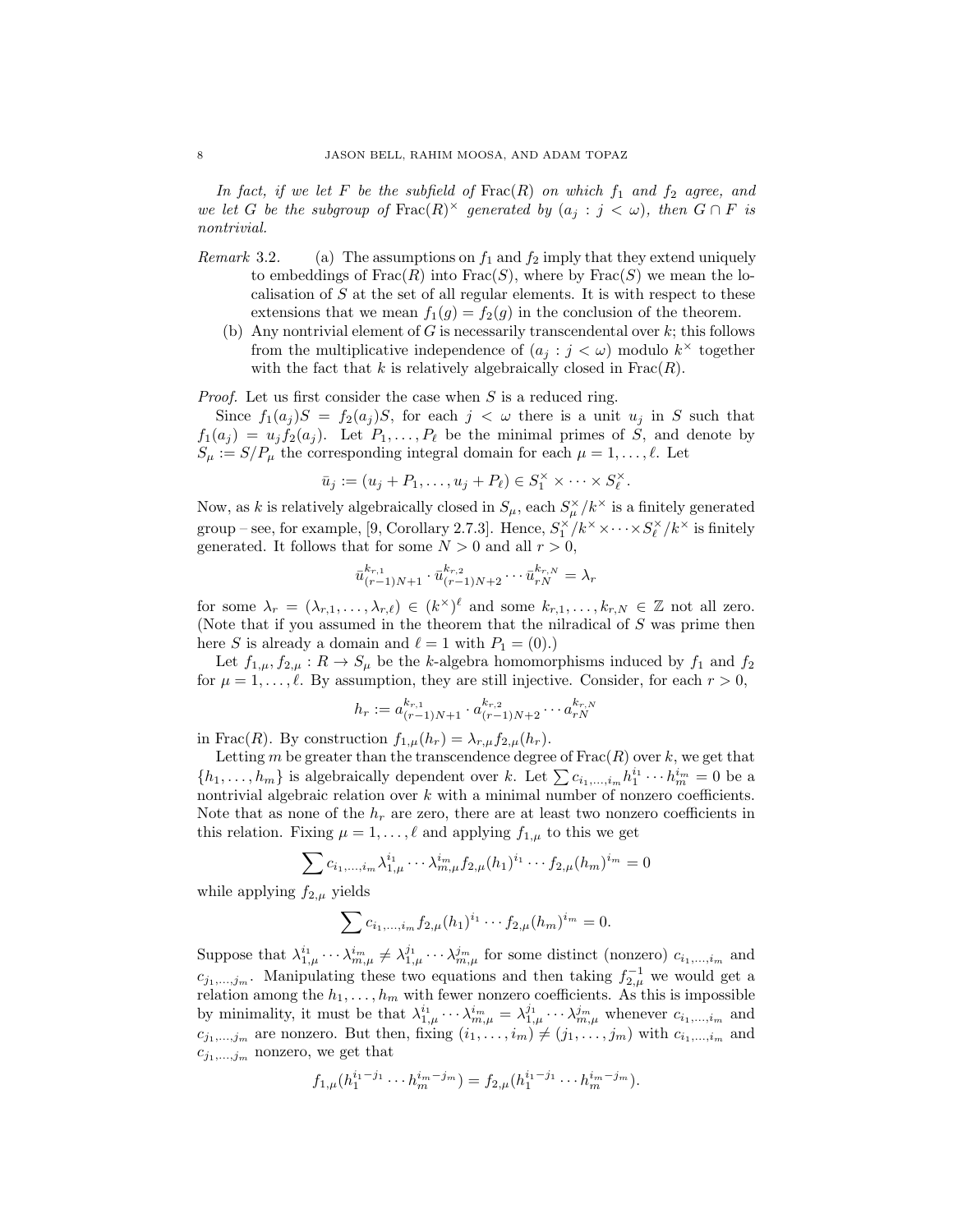Setting  $g := h_1^{i_1-j_1} \cdots h_m^{i_m-j_m}$  we have that  $f_{1,\mu}(g) = f_{2,\mu}(g)$  for all  $\mu = 1, \ldots, \ell$ . Since S is reduced,  $P_1 \cap \cdots \cap P_\ell = (0)$ , and hence  $f_1(g) = f_2(g)$ . That is,  $g \in G \cap F$ . It remains only to verify that  $g \neq 1$ . Since  $i_r - j_r \neq 0$  for some  $r = 1, \ldots, m$ , and the corresponding  $k_{r,1}, \ldots, k_{r,N}$  are not all zero, g is a nontrivial product of integer powers of the  $a_i$ . By multiplicative independence modulo  $k^{\times}$ ,  $g \neq 1$ .

Now we deal with the case when the nilradical  $N$  of  $S$  is nontrivial. For any ideal  $I \leq N$ , let  $f_{\nu}^I : R \to S/I$  be the composition of  $f_{\nu}$  with  $S \to S/I$ . Notice that since  $I \leq N$  the image of a regular element in S remains regular in  $S/I$ . So  $f_1^I, f_2^I$ extend to embeddings of  $Frac(R)$  in  $Frac(S/I)$ . Consider the subfield

$$
F_I := \{ g \in \text{Frac}(R) : f_1^I(g) = f_2^I(g) \}.
$$

Note that  $F = F_{(0)}$ . Note also that  $G/G \cap F_N$  is of finite rank. Indeed, otherwise we would have a subsequence  $(b_j : j < \omega)$  of  $(a_j : j < \omega)$  that is multiplicatively independent modulo  $F_N$ . But the reduced case applied to this subsequence, which is a fortiori multiplicatively independent modulo  $k^{\times}$ , implies that  $\langle b_j : j < \omega \rangle \cap F_N$ is nontrivial, contradicting the multiplicative independence modulo  $F_N$ .

Reduction 3.3. It suffices to prove the theorem under the assumption that for any nonzero ideal  $I \leq N$ ,  $G/(G \cap F_I)$  is of finite rank.

Proof of Reduction 3.3. Assume we have proven the theorem under this additional condition. Set  $\mathcal{I} := \{I \leq N : G/(G \cap F_I) \text{ is of infinite rank}\}.$  Suppose, toward a contradiction, that  $\mathcal I$  is nonempty. By noetherianity there is a maximal element  $J \in \mathcal{I}$ . Let  $(b_j : j < \omega)$  be a subsequence of  $(a_i : i < \omega)$  that is multiplicatively independent modulo  $F_J$ . Notice that the assumptions of the theorem remain true of  $f_1^J, f_2^J$  and  $(b_\ell : \ell < \omega)$ . Moreover, the condition of the claim is true of  $f_1^J, f_2^J$ and  $(b_{\ell} : \ell < \omega)$  by maximal choice of J. Applying the theorem to  $f_1^J, f_2^J$  and  $(b_{\ell} : \ell < \omega)$ , we get that  $\langle b_{\ell} : \ell < \omega \rangle \cap F_J$  is nontrivial. But this contradicts the multiplicative independence of  $(b_{\ell} : \ell < \omega)$  over  $F_J$ .

So *I* is empty. In particular,  $G/(G \cap F)$  is of finite rank. But then certainly  $G \cap F$  is nontrivial, as desired.

Reduction 3.4. It suffices to prove the theorem under the additional assumption that there exists a nonzero  $x \in N$  such that  $x^2 = 0$ ,  $Q := \text{ann}(x)$  is prime, and if  $(x) = Q_1 \cap \cdots \cap Q_\ell$  is the primary decomposition of  $(x)$  then  $Q_1 \cup \cdots \cup Q_\ell$  contains no regular element of S.

*Proof of Reduction 3.4.* As N is not trivial, let  $x \in N$  be a nonzero element with maximal annihilator. Then  $x^2 = 0$  and primality of Q follow. For each of the finitely many ideals in the primary decomposition of  $(x)$  that contain a regular element, choose one. Let  $S'$  be the extension of  $S$  obtained by inverting the product of these finitely many regular elements. Then  $S'$  is still finitely generated and we can now apply the theorem with  $S'$  in place of S, noting that x is still nonzero in  $S'$ ,  $x^2 = 0$  remains true,  $\text{ann}_{S'}(x) = QS'$  is still prime, and now the primary ideals appearing in the decomposition of  $xS'$  all have no regular elements. We therefore obtain nonconstant  $g \in Frac(R)$  such that  $f_1(g) = f_2(g)$  in  $Frac(S') = Frac(S)$ .  $\Box$ 

Let x be as in Reduction 3.4. By Reduction 3.3, we have that  $G/(G \cap F_{(x)})$ is of finite rank. There must exist a sequence  $(b_i : j < \omega)$  in  $G \cap F_{(x)}$  that is multiplicatively independent modulo  $k^{\times}$ . Being in G implies that each  $b_j$  is product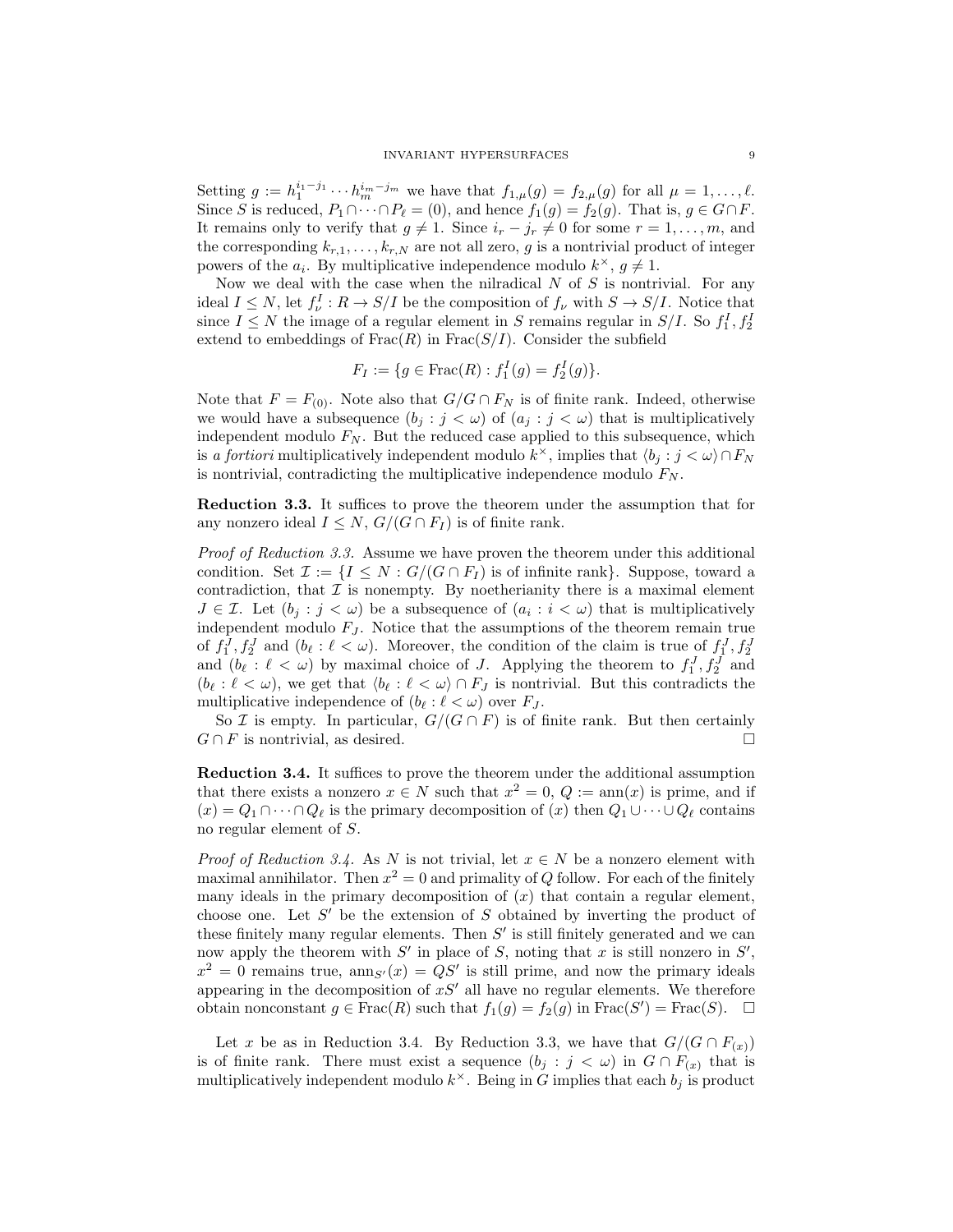of integer powers of some  $a_i$ 's. Since  $f_1(a_i)S = f_2(a_i)S$  we have that  $f_1(a_i)$  is a multiple of  $f_2(a_i)$  by a unit in  $S^{\times}$ . The same is therefore true of  $b_j$ . That is,

(3.1) 
$$
f_1(b_j) = u_j f_2(b_j) \text{ for some unit } u_j \in S^{\times} \text{ for all } j < \omega.
$$

On the other hand, being in  $F(x)$  means that

(3.2) 
$$
f_1(b_j) - f_2(b_j) \in x \operatorname{Frac}(S) \quad \text{for all } j < \omega.
$$

Let  $T := k[(b_i : j < \omega)]$  be the k-subalgebra of Frac $(R)$  generated by these elements, and consider the k-linear map  $f_1 - f_2$  restricted to T. Using the fact that the  $f_i$  are ring homomorphisms, and developing, one obtains the the following twisted Leibniz rule:

(3.3) 
$$
(f_1 - f_2)(uv) = (f_1 - f_2)(u)f_1(v) + f_2(u)(f_1 - f_2)(v).
$$

Moreover,

(3.4) 
$$
(f_1 - f_2)(T) \subseteq x \operatorname{Frac}(S).
$$

Indeed, equation (3.2) tells us that  $(f_1-f_2)$  takes the generators of T into x Frac(S), and this property is clearly linear. So assuming that  $(f_1 - f_2)(u)$ ,  $(f_1 - f_2)(v) \in$ x Frac(S), it suffices to show that  $(f_1 - f_2)(uv) \in x$  Frac(S). This follows immediately from (3.3) above.

Let  $\pi_Q : \text{Frac}(S) \to \text{Frac}(S/Q)$  be induced by the quotient  $S \to S/Q$ . Then  $\pi_Q \circ f_1, \pi_Q \circ f_2 : \text{Frac}(R) \to \text{Frac}(S/Q)$  are embeddings of fields. Since  $x^2 = 0$ , we have  $x \in Q$ , and so equation (3.4) tells us that  $\pi_Q \circ f_1$  and  $\pi_Q \circ f_2$  agree on T. We use this embedding to view  $T \subseteq Frac(S/Q)$ .

Claim 3.5. There exists a k-linear derivation  $\delta$  on Frac( $S/Q$ ) satisfying:

- (i) For all  $t \in T$  and  $s \in Frac(S), \pi_Q(s) = \delta(t)$  if and only if  $f_1(t) f_2(t) = xs$ .
- (ii) The constant field  $\text{Frac}(S/Q)$ <sup> $\delta$ </sup> is algebraic over  $\text{Frac}(T)^{\delta}$ .
- (iii) Frac $(T)^{\delta} \subseteq F$ .

*Proof of Claim 3.5.* We first find a derivation  $\delta : T \to \text{Frac}(S/Q)$  with property (i). Given  $t \in T$ , we know by (3.4) that  $f_1(t) - f_2(t) = xs$  for some  $s \in Frac(S)$ . Now, for any  $s' \in Frac(S)$  we have

$$
f_1(t) - f_2(t) = xs' \iff (s - s')x = 0
$$
  

$$
\iff s - s' \in Q \operatorname{Frac}(S) \text{ since } Q = \operatorname{ann}(x)
$$
  

$$
\iff \pi_Q(s) = \pi_Q(s').
$$

So we can define  $\delta(t) := \pi_Q(s)$ , and it will have the desired property. That  $\delta$  is k-linear is clear from the construction. That it is a derivation follows from (3.3). Indeed, given  $u, v \in T$ , let  $s_u, s_v \in Frac(S)$  be such that  $(f_1 - f_2)(u) = xs_u$  and  $(f_1 - f_2)(v) = xs_v$ . Then (3.3) along with the construction of  $\delta$  gives us:

$$
\delta(uv) = \pi_Q(s_u f_1(v) + f_2(u)s_v)
$$
  
=  $\pi_Q(s_u)v + u\pi_Q(s_v)$  by our identification of  $T \subseteq \text{Frac}(S/Q)$   
=  $\delta(u)v + u\delta(v)$ 

as desired.

Now, there is a unique extension of  $\delta$  to Frac(T) using the usual quotient rule:  $\delta\left(\frac{u}{v}\right) := \frac{v\delta u - u\delta v}{v^2}$ . Note that  $\text{Frac}(T)$  is finitely generated over k as it is a subextension of the finitely generated extension  $Frac(R)$ . So we can apply Lemma 2.4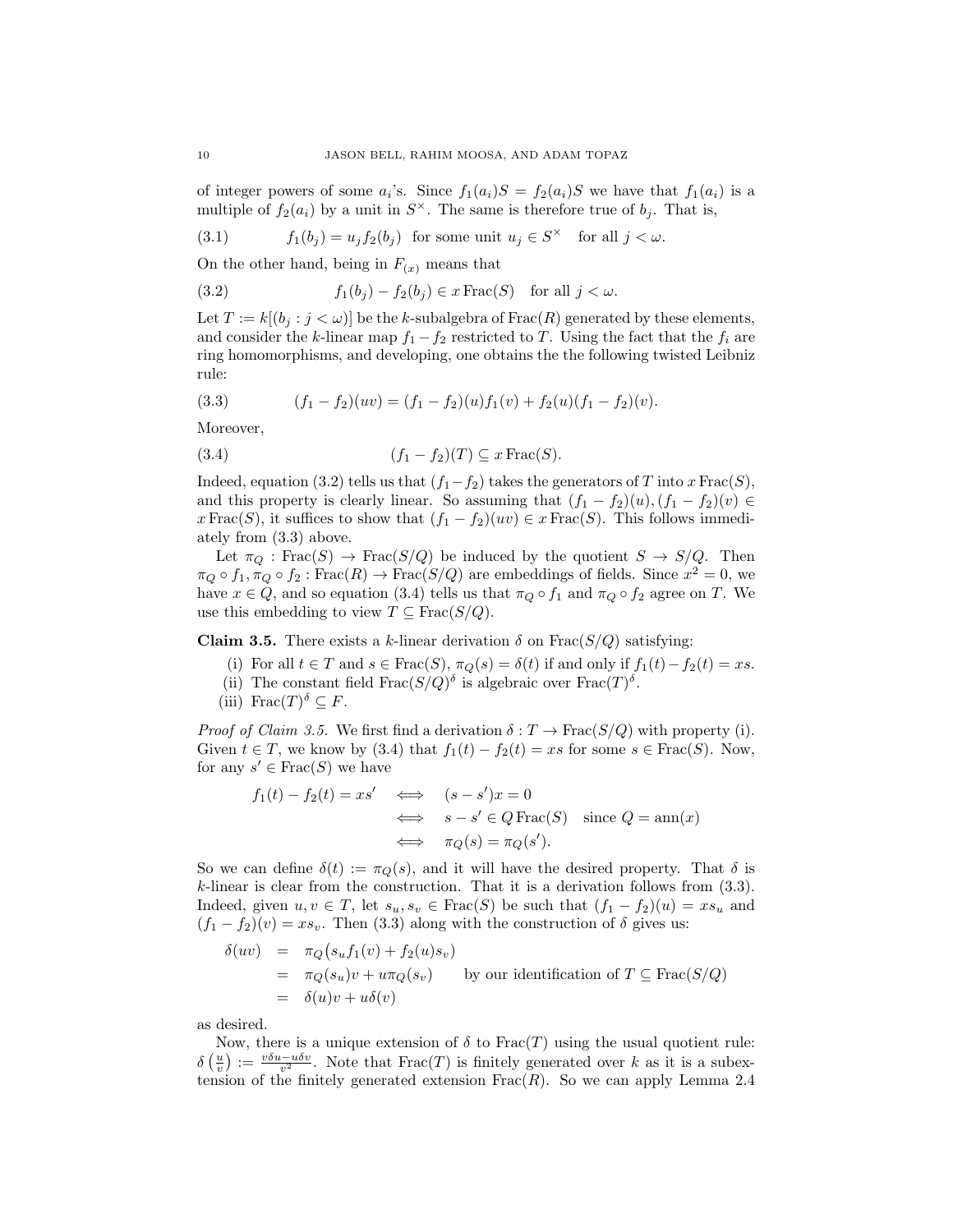and extend  $\delta$  further to a derivation  $\delta$ : Frac $(S/Q) \to \text{Frac}(S/Q)$  whose constant field is algebraic over the constants in  $Frac(T)$ . That is, it satisfies property (ii).

Finally we show (iii). Suppose  $g = \frac{u}{v} \in Frac(T)$  and  $\delta(g) = 0$ . This means  $v\delta(u) = u\delta(v)$ . Letting  $s_u, s_v \in \text{Frac}(\tilde{S})$  be such that  $(f_1 - f_2)(u) = xs_u$  and  $(f_1 - f_2)(v) = xs_v$ , we have by (i) that  $\pi_Q(s_u) = \delta(u)$  and  $\pi_Q(s_v) = \delta(v)$ . So,  $\pi_Q(f_1(v)s_u - f_1(u)s_v) = v\delta(u) - u\delta(v) = 0$  so that  $f_1(v)s_u - f_1(u)s_v \in Q$  Frac $(S)$ . Hence  $0 = (f_1(v)s_u - f_1(u)s_v)x = f_1(v)(f_1 - f_2)(u) - f_1(u)(f_1 - f_2)(v)$ . That is,  $\frac{(f_1-f_2)(u)}{f_1(u)} = \frac{(f_1-f_2)(v)}{f_1(v)}$  $\frac{-f_2(v)}{f_1(v)}$ , which implies that  $1 - \frac{f_2(u)}{f_1(u)} = 1 - \frac{f_2(v)}{f_1(v)}$  $\frac{f_2(v)}{f_1(v)}$ , and so  $\frac{f_1(u)}{f_1(v)} = \frac{f_2(u)}{f_2(v)}$  $\frac{f_2(u)}{f_2(v)}$ . That is,  $f_1(g) = f_2(g)$ , as desired.

Let  $M := \{s \in Frac(S) : sx \in S\}$ . This is an S-submodule of  $Frac(S)$  that contains  $Q$  Frac $(S)$ .

Claim 3.6.  $\pi_Q(M) = S/Q$ .

Proof of Claim 3.6. As M contains S, it suffices to show that  $\pi_Q(M) \subseteq S/Q$ . Suppose  $\frac{c}{d} \in M$ . So  $cx = yd$  for some  $y \in S$ . Let  $(x) = Q_1 \cap \cdots \cap Q_\ell$  be the primary decomposition of  $(x)$  in S. It follows that for each  $i = 1, \ldots, \ell, yd \in Q_i$ . Since d is regular, Reduction 3.4 implies no power of d can be in  $Q_i$ . Hence  $y \in Q_i$  for all i. So  $y = y'x$  for some  $y' \in S$ . Hence  $cx = dy'x$ , so that  $(c - dy') \in \text{ann}(x) = Q$ . It follows that  $\pi_Q\left(\frac{c}{d}\right) = \pi_Q(y') \in S/Q.$ 

Let A be a finitely generated k-subalgebra of  $Frac(S/Q)$  that contains  $S/Q$  and is preserved by the derivation  $\delta$  obtained in Claim 3.5 – by Fact 2.2 this is possible. We show that for all  $j < \omega$ ,  $\frac{\delta(b_j)}{b_j}$  $\frac{\lfloor b_j \rfloor}{b_j} \in A$ . Choose  $s_j \in \text{Frac}(S)$  such that

$$
f_1(b_j) - f_2(b_j) = xs_j.
$$

By (3.1) we also have  $f_1(b_j) - f_2(b_j) = f_2(b_j)(u_j-1)$  where  $u_j \in S^{\times}$ . So  $\frac{s_j}{f_2(b_j)} x \in S$ , and hence  $\frac{s_j}{f_2(b_j)} \in M$ . Applying  $\pi_Q$  we get by Claim 3.5(i) that  $\frac{\delta(b_j)}{b_j} \in \pi_Q(M)$ . Now by Claim 3.6,  $\frac{\delta(b_j)}{b_j} \in S/Q \subseteq A$ .

To recap then,  $(b_j : j < \omega)$  is a sequence in Frac(R) that is multiplicatively independent modulo  $k^{\times}$ , and hence modulo  $(k^{\text{alg}})^{\times}$  since k is relatively algebraically closed in R. By the discussion preceding Claim 3.5 we view  $(b_j : j < \omega)$  as a sequence in  $Frac(A) = Frac(S/Q)$ , and as such have just shown that it satisfies  $\delta(b_j)$  $\frac{\partial^{\sigma}(\delta_j)}{\partial^{\sigma}(\delta_j)} \in A$  for all  $j < \omega$ . We are thus in the context of Proposition 2.5, and we can conclude that  $\langle b_j : j < \omega \rangle \cap \text{Frac}(A)$ <sup>s</sup> is nontrivial. But 3.5(ii) tells us that Frac $(A)$ <sup> $\delta$ </sup> is algebraic over Frac $(T)$ <sup> $\delta$ </sup>, and 3.5(iii) says the latter is in F. It follows that  $\langle b_j : j < \omega \rangle \cap F^{\text{alg}}$  is nontrivial.

Suppose  $g \in \langle b_j : j < \omega \rangle \cap F^{\text{alg}}$  is nontrivial. We claim, finally, that  $g \in F$ . Indeed, suppose toward a contradiction that for some  $m > 1$ ,

$$
P(X) = X^m + c_{m-1}X^{m-1} + \dots + c_0
$$

is the minimal polynomial of g over  $F$ . As  $f_1$  and  $f_2$  agree on  $F$  we may as well identify F with its image in Frac(S) so that  $f_1, f_2$  become F-linear. Applying  $f_{\nu}$ to  $P(g) = 0$  for  $\nu = 1, 2$  yields

(3.5) 
$$
f_{\nu}(g)^{m} + c_{m-1} f_{\nu}(g)^{m-1} + \cdots + c_{0} = 0
$$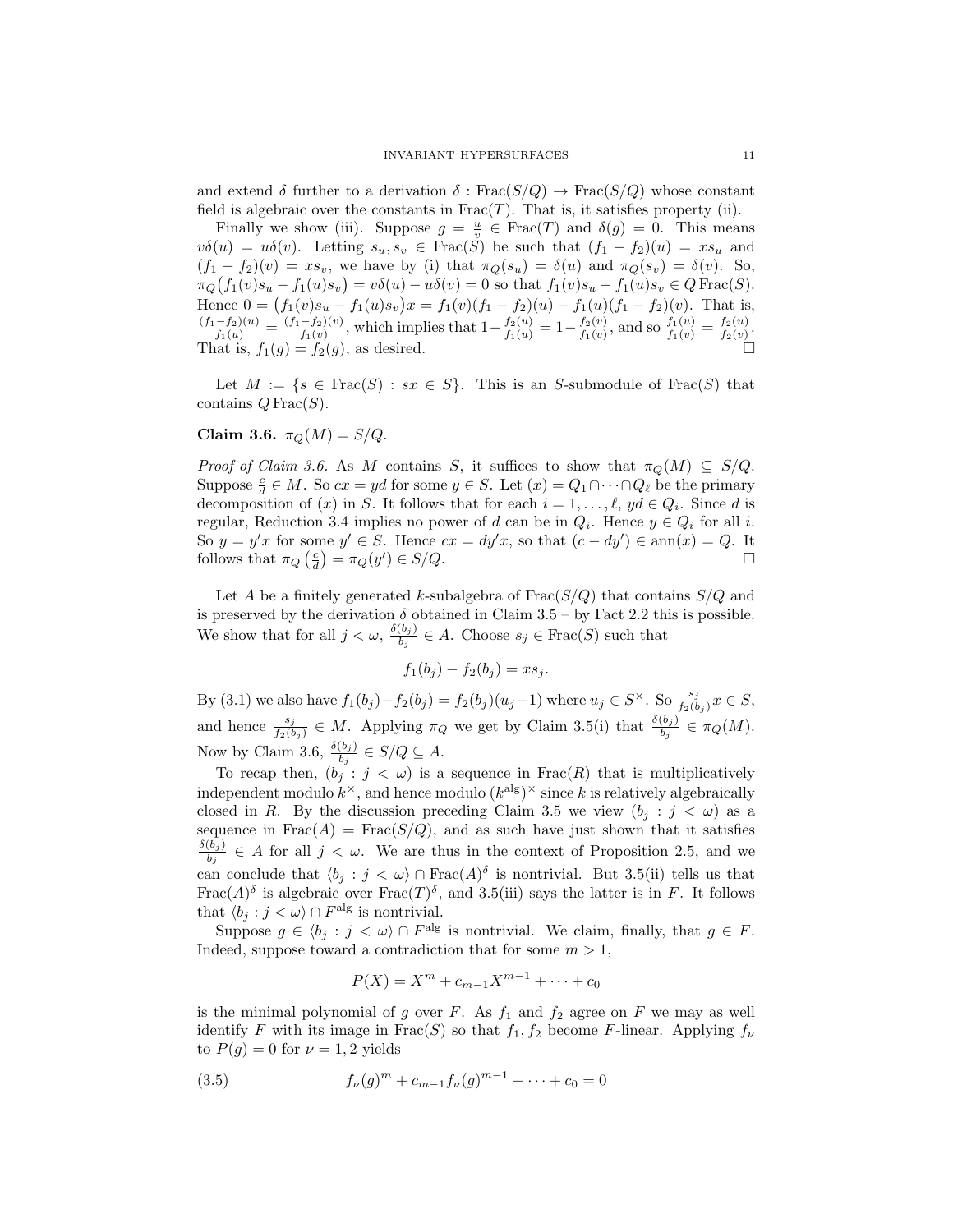in Frac(S). Since  $g \in F_{(x)}$  we have that  $f_1(g) = f_2(g) + sx$  for some  $s \in Frac(S)$ . Substituting this into (3.5) for  $\nu = 1$  we get

$$
0 = (f_2(g) + sx)^m + c_{m-1}(f_2(g) + sx)^{m-1} + \dots + c_0
$$
  
\n
$$
= (f_2(g)^m + c_{m-1}f_2(g)^{m-1} + \dots + c_0) +
$$
  
\n
$$
sxm f_2(g)^{m-1} + sx(m-1)c_{m-1}f_2(g)^{m-2} + \dots + sx c_1
$$
  
\n
$$
= sxm f_2(g)^{m-1} + sx(m-1)c_{m-1}f_2(g)^{m-2} + \dots + sx c_1
$$
  
\n
$$
= sx \cdot f_2(mg^{m-1} + (m-1)c_{m-1}g^{m-2} + \dots + c_1)
$$

where the second equality uses (3.5) for  $\nu = 2$ , and the fact that  $x^2 = 0$ . So, if we let  $g' := mg^{m-1} + (m-1)c_{m-1}g^{m-2} + \cdots + c_1$ , then  $sxf_2(g') = 0$ . Note that  $g' \neq 0$ by the minimality of the degree m, and hence  $f_2(g')$  is regular in S. It follows that  $sx = 0$ . But this means that  $f_1(g) = f_2(g)$ , so that  $g \in F$ , contradicting  $m > 1$ .

We have proved that  $\langle b_j : j \langle \omega \rangle \cap F$ , and hence  $G \cap F$ , is nontrivial.

# 4. Proof of the main theorem

We now deduce the main part of Theorem 1.1 as stated in the introduction from the algebraic statement given in Theorem 3.1. We will deal with the rest of the statement, namely the improvement in the reduced case, in §6 below.

**Theorem 4.1.** Suppose  $X$  is an algebraic variety,  $Z$  is an irreducible algebraic scheme, and  $\phi_1, \phi_2 : Z \to X$  are rational maps whose restrictions to  $Z_{\text{red}}$  are dominant, all over an algebraically closed field  $K$ . Then the following are equivalent:

(1) There exist nonempty Zariski open subsets  $V \subseteq Z$  and  $U \subseteq X$  such that the restrictions  $\phi_1^V, \phi_2^V : V \to U$  are dominant regular morphisms, and there exist infinitely many hypersurfaces H on U satisfying

$$
(\phi_1^V)^{-1}(H) = (\phi_2^V)^{-1}(H).
$$

(2) There exists  $g \in K(X) \setminus K$  such that  $g\phi_1 = g\phi_2$ .

Proof. That (2) implies (1) is more or less clear: we can choose nonempty Zariski open sets  $V \subseteq Z$  and  $U \subseteq X$  such that the restrictions  $\phi_1^V, \phi_2^V : V \to U$  are dominant regular morphisms and such that  $g: U \to \mathbb{A}^1$  is a nonconstant morphism to the affine line. We have the commuting diagram

$$
V \xrightarrow{\phi_1^V} U
$$
  
\n
$$
\phi_2^V \downarrow \qquad \qquad \downarrow g
$$
  
\n
$$
U \xrightarrow{g} \mathbb{A}^1
$$

so that level sets of g over the K-points of  $\mathbb{A}^1$  yield infinitely many hypersurfaces *H* on *U* satisfying  $(\phi_1^V)^{-1}(H) = (\phi_2^V)^{-1}(H)$ .

Assume that (1) holds.

Let  $k \subseteq K$  be a finitely generated subfield over which  $Z, X, V, U, \phi_1, \phi_2$  are defined. That is,  $X = X_k \times_k K$  for some geometrically irreducible algebraic k-variety  $X_k$ , and  $Z = Z_k \times_k K$  where  $(Z_k)_{\text{red}}$  is a geometrically irreducible algebraic kvariety. We have similar descent statements to k for  $V, U, \phi_1, \phi_2$  as well.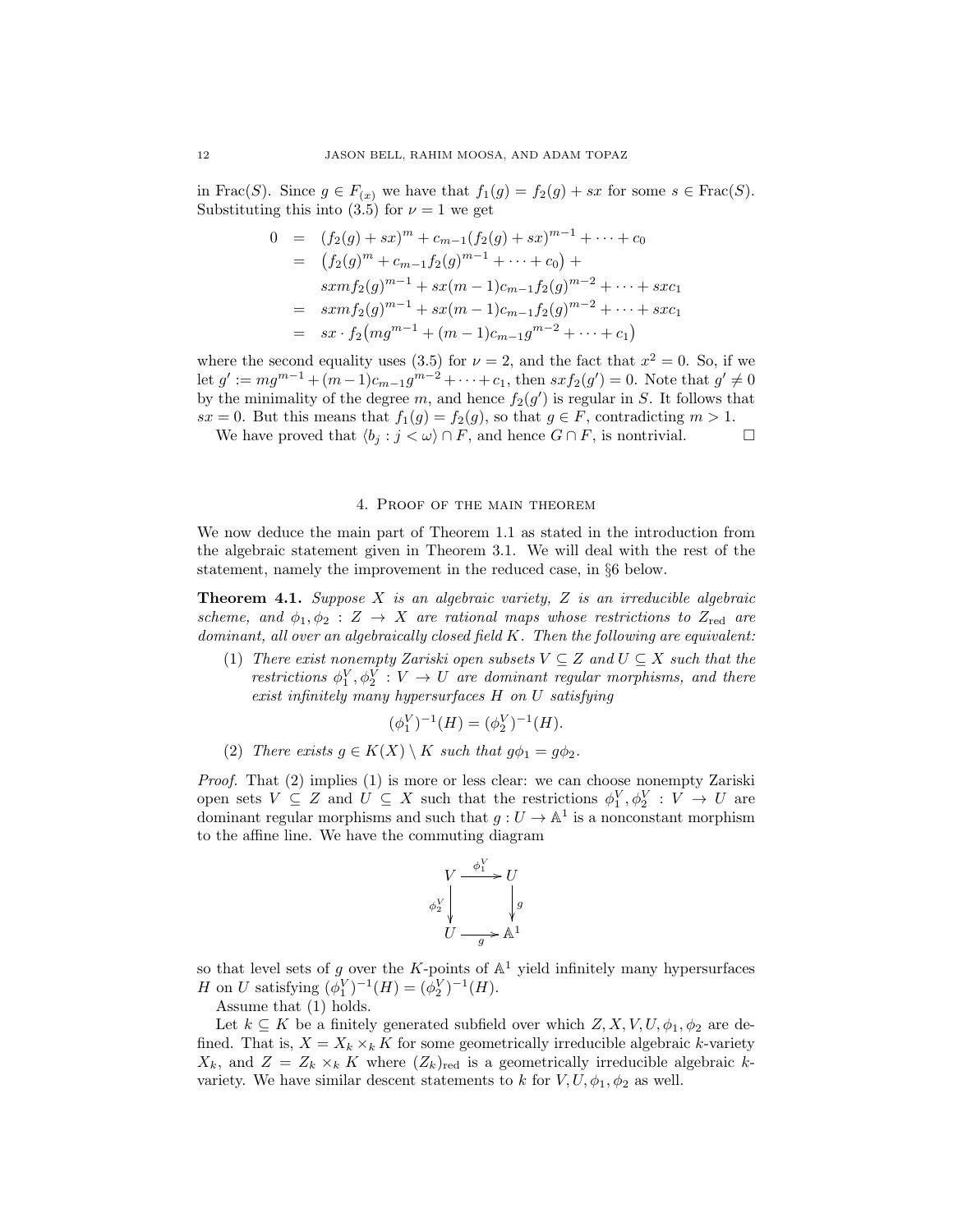We first claim that  $k$  can be chosen so that there are infinitely many hypersurfaces H on U defined over k satisfying  $(\phi_1^V)^{-1}(H) = (\phi_2^V)^{-1}(H)$ . Indeed, fix k and suppose there exists such a hypersurface H that is not defined over  $k^{\text{alg}}$ . Then  $H$  is defined over a finitely generated nonalgebraic extension  $L$  of  $k$ . Now Aut $(L^{alg}/k)$  acts naturally on the whole situation, and there are infinitely many Aut $(L^{alg}/k)$ -conjugates of H in U. All these conjugates are defined over  $L^{alg}$  and satisfy the property that their inverse images under  $\phi_1^V$  and  $\phi_2^V$  agree. So choosing  $L$  instead of  $k$ , we may as well assume that we have infinitely many such hypersurfaces over  $k^{\text{alg}}$  to start with. Replacing each of these with the union of their conjugates under the action of  $Gal(k)$ , we may in fact assume they are over k itself.

Suppose therefore that  $(H_j : j < \omega)$  is an infinite sequence of hypersurfaces over k on U with  $(\phi_1^V)^{-1}(H_j) = (\phi_2^V)^{-1}(H_j)$  for all  $j < \omega$ , and such that  $H_j \nsubseteq \bigcup_{i < j} H_i$ .

Replacing  $V$  and  $U$  by smaller nonempty Zariski open subsets, we may assume  $U = \text{Spec}(R_K)$  and  $V = \text{Spec}(S_K)$  where R is a finitely generated k-algebra that is an integral domain,  $S$  is a finitely generated  $k$ -algebra whose nilradical  $N$  is prime,  $R_K := R \otimes_k K$  and  $S_K := S \otimes_k K$ , and  $\phi_1^V, \phi_2^V$  are induced by k-algebra homomorphisms  $f_1, f_2 : R \to S$ . The assumption that the  $\phi_i$  restrict to dominant rational maps on  $Z_{\text{red}}$  tells us that the  $f_i$  composed with the quotient by N are injective. (Hence,  $f_1, f_2$  themselves are embeddings.) Note that as  $X_k$  is geometrically irreducible, k is relatively algebraically closed in Frac(R). Similarly, as  $(Z_k)_{\text{red}}$  is geometrically irreducible,  $k$  is relatively algebraically closed in  $Frac(S/N)$ .

Now, as  $k$  is a finitely generated field, the localisation of  $R$  at some nonzero element is a unique factorisation domain – this is by  $[1, \text{Lemma } 6.11]$ . So we may assume that R is already a UFD. The vanishing ideals  $I(H_i)$  are of the form  $I_i R_K$ where  $I_j$  is a (radical) height one ideal in R, and hence of the form  $I_j = a_jR$  for some sequence  $(a_j : j < \omega)$  in R. The scheme-theoretic inverse images  $(\phi_{\nu}^V)^{-1}(H_j)$ are by definition given by the ideals  $f_{\nu}(I_j)S_K$ , for  $\nu = 1, 2$ . That  $(\phi_1^V)^{-1}(H_j) =$  $(\phi_2^V)^{-1}(H_j)$  therefore implies that  $f_1(a_j)S = f_2(a_j)S$  for all  $j < \omega$ . Moreover, since  $H_j \nsubseteq \bigcup_{i < j} H_i$ , each  $a_j$  has an irreducible factor that does not appear in  $a_i$ for  $i < j$ , and so no nontrivial product of integer powers of the  $a_j$  can be a constant in  $Frac(R)$ . That is, the hypotheses of Theorem 3.1 are satisfied, and there must exist  $g \in Frac(R) \setminus k$  such that  $f_1(g) = f_2(g)$ . Note that  $g \in Frac(R_K) = K(X)$ and  $g\phi_1 = g\phi_2$ . In  $K(X) = \text{Frac}(R) \otimes_k K$  the intersection of  $\text{Frac}(R)$  and K is k, so we have that  $q \notin K$ . This proves (2).

## 5. An application to algebraic D-varieties

In this section we specialise Theorem 4.1 to the differential context to see how we recover the finite-dimensional Jouanalou-Hrushovski theorem. In fact we work rather more generally in a setting that appears in the work of the second author and Thomas Scanlon [11] toward the model theory of fields equipped with a general class of operators. We will thus obtain a Jouanalou-Hrushovski type theorem for these generalised operators.

The setting is as follows. Fix an algebraically closed field  $K$  of characteristic zero. Let  $\mathcal D$  denote the following fixed data:

- a finite dimensional  $K$ -algebra  $B$ ,
- a maximal ideal **m** of B with  $\pi : B \to K$  the quotient map,
- a K-basis  $(\epsilon_0, \ldots, \epsilon_\ell)$  for B such that  $\pi(\epsilon_0) = 1$  and  $\epsilon_1, \ldots, \epsilon_\ell \in \mathfrak{m}$ .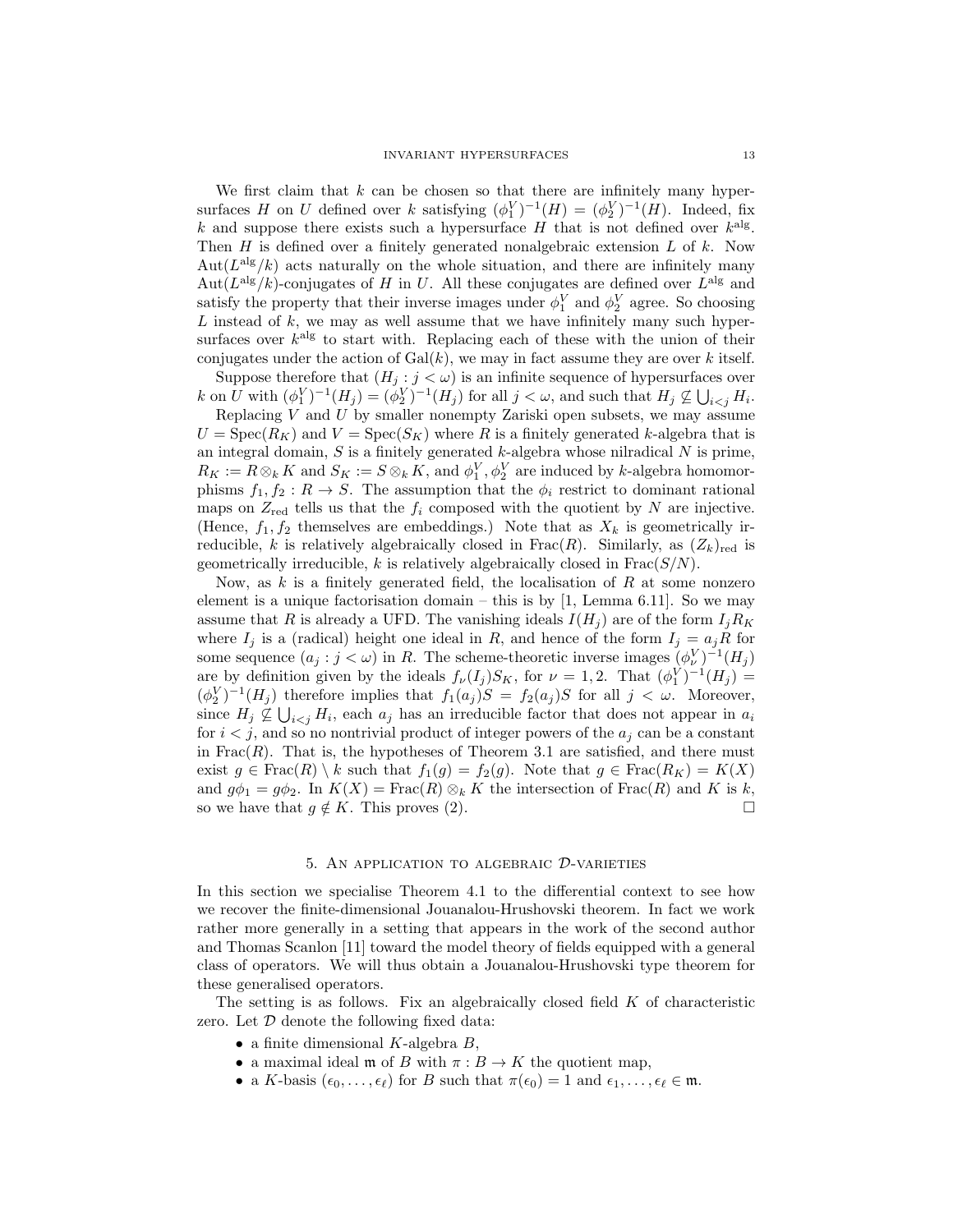The following notion first appears, with somewhat different notation, in [10]. It was inspired by Alexandru Buium's approach to differential algebra.

**Definition 5.1.** By a  $\mathcal{D}\text{-ring}$  we will mean a pair  $(R, e)$  where R is a K-algebra and  $e: R \to R \otimes_K B$  is a K-algebra homomorphism satisfying  $\pi^R \circ e = id_R$ . Here  $\pi^R = (\mathrm{id}_R \otimes_K \pi) : R \otimes_K B \to R$  is the R-algebra homomorphism induced by  $\pi$ . We denote by  $R^{\mathcal{D}} := \{r \in R : e(r) = r \otimes 1\}$  the subring of  $\mathcal{D}$ -constants.

We will be applying Theorem 4.1 to  $X = \text{Spec}(R)$  when  $(R, e)$  is a D-ring and  $R$  is a finitely generated  $K$ -algebra that is an integral domain. We will set  $Z = \operatorname{Spec}(R \otimes_K B), \phi_1 : Z \to X$  the morphism induced by e, and  $\phi_2 : Z \to X$ the morphism induced by  $r \mapsto r \otimes 1$ . Note that the nonreduced nature of Z here is essential;  $Z_{\text{red}} = X$  and  $\phi_1, \phi_2$  restricted to  $Z_{\text{red}}$  are both the identity.

But in order to see what the theorem will say in this context, we need to explore D-rings a bit further. First, two motivating examples.

*Example* 5.2 (Differential rings). Let  $\mathcal D$  be given by the local K-algebra  $K[\epsilon]/(\epsilon^2)$ with maximal ideal  $\mathfrak{m} = (\epsilon)$  and K-basis  $(1, \epsilon)$ . Suppose R is a K-algebra equipped with a K-linear derivation  $\delta : R \to R$ . Then we can make R into a D-ring by letting  $e: R \to R[\epsilon]/\epsilon^2$  be  $r \mapsto r + \delta(r)\epsilon$ . In fact, every D-ring is of this form.

Example 5.3 (Difference rings). Let  $\mathcal D$  be given by the K-algebra  $K \times K$  with maximal ideal  $\mathfrak m$  generated by  $(0,1)$  and K-basis  $((0,1),(1,0))$ . Then the D-rings are precisely the K-algebras R equipped with an endomorphism  $\sigma : R \to R$ , where  $e: R \to R \times R$  is given by  $r \mapsto (r, \sigma(r))$ .

In fact, as suggested by the examples, the  $\mathcal{D}\text{-ring}$  formalism is really a way to study rings equipped with certain operators. Note that  $(1 \otimes \epsilon_0, \ldots, 1 \otimes \epsilon_\ell)$  is an R-basis for  $R \otimes_K B$ , and  $e : R \to R \otimes_K B$  can be written with respect to this basis so that for all  $r \in R$ ,

$$
e(r) = r \otimes \epsilon_0 + \partial_1(r) \otimes \epsilon_1 + \cdots + \partial_{\ell}(r) \otimes \epsilon_{\ell}
$$

where  $\partial_i: R \to R$  are K-linear operators on R. (That the  $\epsilon_0$ -coefficient of  $e(r)$  is r comes from the fact that  $\pi^R \circ e = \text{id}_R$  and  $\pi(\epsilon_0) = 1$ .) Writing  $\partial := (\partial_1, \dots, \partial_\ell)$ , we can recover e from  $\partial$  and vice versa. We will refer interchangeably to  $(R, e)$  and  $(R, \partial)$  as the D-ring.

The class of operators  $\partial$  that can be fit into this context is rather broad and robust, including various combinations and twists of differential and difference operators, and closed under various operations. See paragraphs 3.3 through 3.7 of [11] for a discussion of examples.

Naturally associated to the operators  $\partial$  on R are certain K-algebra endomorphisms of R. Let  $\mathfrak{m} = \mathfrak{m}_0, \ldots, \mathfrak{m}_t$  be the distinct maximal ideals of B, and  $\pi =$  $\pi_0, \pi_1, \ldots, \pi_t$  the corresponding quotient maps  $B \to K$ . Let  $\sigma_i := \pi_i^R \circ e : R \to R$ for  $i = 0, 1, \ldots, t$ . Note that  $\sigma_0 = id_R$ , and that  $\sigma_1, \ldots, \sigma_t$  are K-algebra endomorphisms of R that are in fact K-linear combinations of the  $\partial_1, \ldots, \partial_\ell$ . We write  $\sigma := (\sigma_1, \ldots, \sigma_t)$  and call  $(R, \sigma)$  the difference ring associated to  $(R, e)$ . Note that the assoicated endomorphism in the differential case of Example 5.2 is just the identity, and in the difference case of Example 5.3 is  $\sigma$  itself.

**Definition 5.4** (Totally invariant D-ideals). Suppose  $(R, e)$  is a D-ring. An ideal  $I \subseteq R$  is said to be a D-ideal if  $\partial_i(I) \subseteq I$  for all  $i = 1, \ldots, \ell$ , and totally invariant if  $\sigma_i(I) = I$  for all  $j = 1, \ldots, t$ .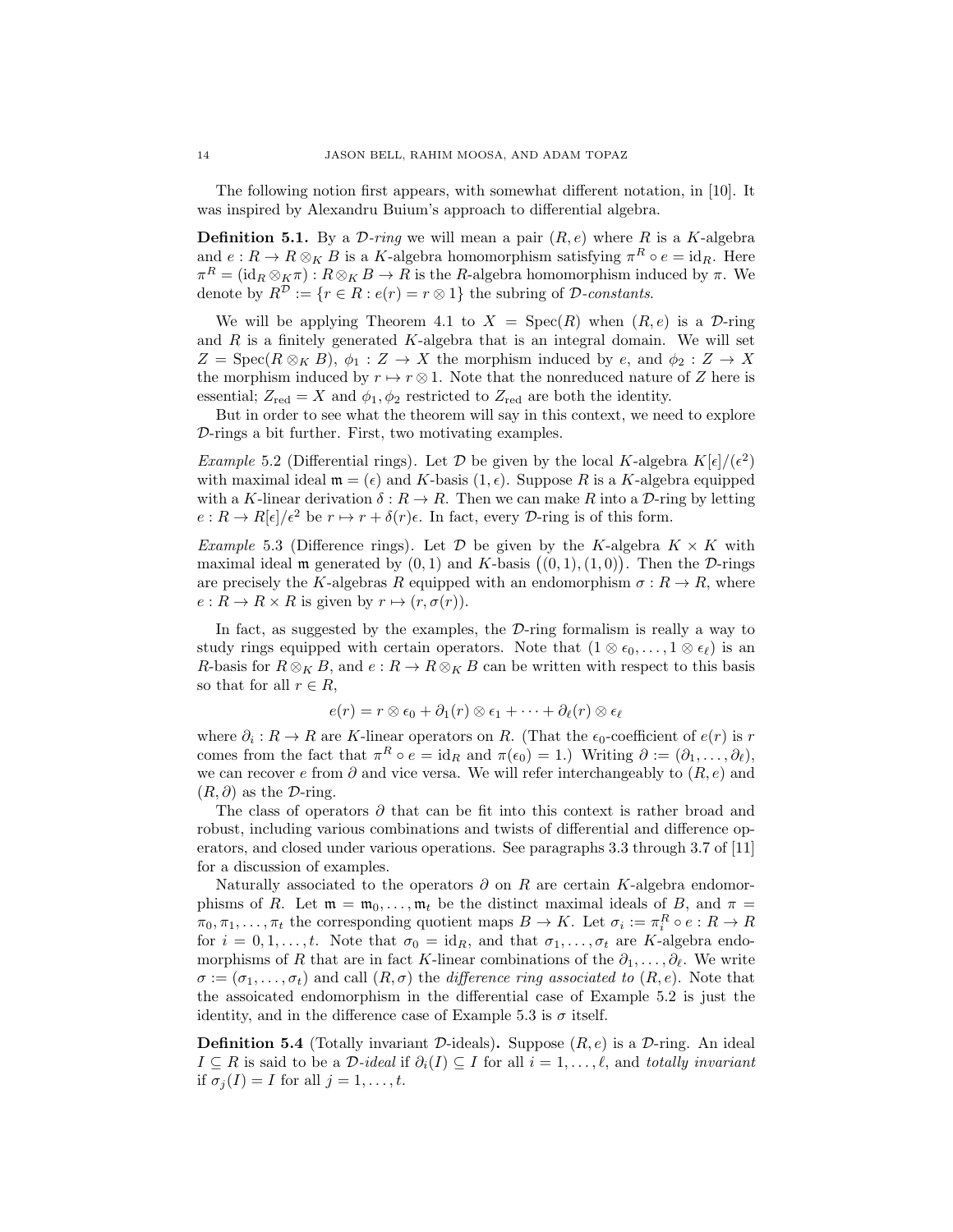In what follows, we view  $R \otimes_K B$  as an R-algebra under the homomorphism  $r \mapsto r \otimes 1$ . Hence, any ideal I of R generates an extension ideal of  $R \otimes_K B$  which we denote by  $I(R \otimes_K B)$ .

**Proposition 5.5.** Suppose  $(R, e)$  is a D-ring with R noetherian. Let I be an ideal of R. Then I is a totally invariant D-ideal if and only if  $e(I)(R \otimes_K B) = I(R \otimes_K B)$ .

*Proof.* Note that  $(1 \otimes \epsilon_0, \ldots, 1 \otimes \epsilon_\ell)$  is an R-basis for  $R \otimes_K B$  and that

 $I(R \otimes_K B) = \{a_0 \otimes \epsilon_0 + \cdots + a_\ell \otimes \epsilon_\ell : a_0, \ldots, a_\ell \in I\}.$ 

Suppose  $e(I)(R \otimes_K B) = I(R \otimes_K B)$ . If  $a \in I$  then

 $e(a) = a \otimes \epsilon_0 + \partial_1(a) \otimes \epsilon_1 + \cdots + \partial_\ell(a) \otimes \epsilon_\ell \in I(R \otimes_K B),$ 

and hence  $\partial_1(a), \cdots, \partial_\ell(a) \in I$ . So I is a D-ideal. For total invariance, fixing  $j = 1, \ldots, t$  and applying  $\pi_j^R$  to  $e(I)(R \otimes_K B) = I(R \otimes_K B)$  we get immediately that  $\sigma_j(I) = I$ .

Conversely, suppose I is a totally invariant D-ideal. Then  $e(a) \in I(R \otimes_K B)$  for all  $a \in I$ , since  $\partial_1(a), \ldots, \partial_\ell(a) \in I$ . That is,  $e(I)(R \otimes_K B) \subseteq I(R \otimes_K B)$ .

So it remains to show that  $I(R \otimes_K B) \subseteq e(I)(R \otimes_K B)$  whenever I is a totally invariant D-ideal.

We first improve the choice of K-basis  $(\epsilon_0, \ldots, \epsilon_\ell)$ . Note that changing the basis, as long as  $\pi(\epsilon_0) = 1$  and  $\epsilon_2, \ldots, \epsilon_\ell \in \mathfrak{m}$  remain true, does not affect e or  $\sigma$  as these are intrinsically defined. While it does change  $\partial$  it does so only by replacing these operators with certain  $K$ -linear combinations of them. In particular, the property of being a totally invariant  $\mathcal{D}$ -ideal is not affected. We may therefore adjust the basis so that  $\pi_i(\epsilon_j) = \delta_{i,j}$  for  $i, j = 0, \ldots, t$ , and  $(\epsilon_{t+1}, \ldots, \epsilon_\ell)$  forms a K-basis for the Jacobson radical  $J := \bigcap_{j=0}^t \mathfrak{m}_j$ . Note that one of the consequences of this choice of basis is that  $\sigma_j = \partial_j$  for  $j = 0, \ldots, t$ . (Recall that  $\sigma_0 = \partial_0 = id_R$ .)

Suppose now that  $I = (a_1, \ldots, a_m)$ . For each  $j = 0, \ldots, t$ , since  $\sigma_j(I) = I$ , there is  $a_{j,k} \in I$  such that  $\sigma_j(a_{j,k}) = a_k$  for all  $k = 1, \ldots, m$ . Letting

$$
y_k := \sum_{j=0}^t e(a_{j,k})(1 \otimes \epsilon_j)
$$

we have that for each  $i = 0, \ldots, t$ ,

$$
\pi_i^R(y_k) = \sum_{j=0}^t \pi_i^R \left( \sum_{n=0}^\ell \partial_n(a_{j,k}) \otimes \epsilon_n \right) \pi_i^R(1 \otimes \epsilon_j)
$$
  
\n
$$
= \sum_{j=0}^t \pi_i^R(\partial_i(a_{j,k}) \otimes \epsilon_i) \delta_{i,j}
$$
  
\n
$$
= \sigma_i(a_{i,k})
$$
  
\n
$$
= a_k
$$
  
\n
$$
= \pi_i^R(a_k \otimes 1).
$$

The last equality uses the fact that  $\pi_i^R$  is R-linear. Hence  $(a_k \otimes 1) - y_k$  is of the form  $b_{t+1} \otimes \epsilon_{t+1} + \cdots + b_{\ell} \otimes \epsilon_{\ell}$  for some  $b_{t+1}, \ldots, b_{\ell} \in R$ . (Despite the notation, the  $b_i$ 's depend also on k.) In fact, since  $y_k \in e(I)(R \otimes_K B) \subseteq I(R \otimes_K B)$ ,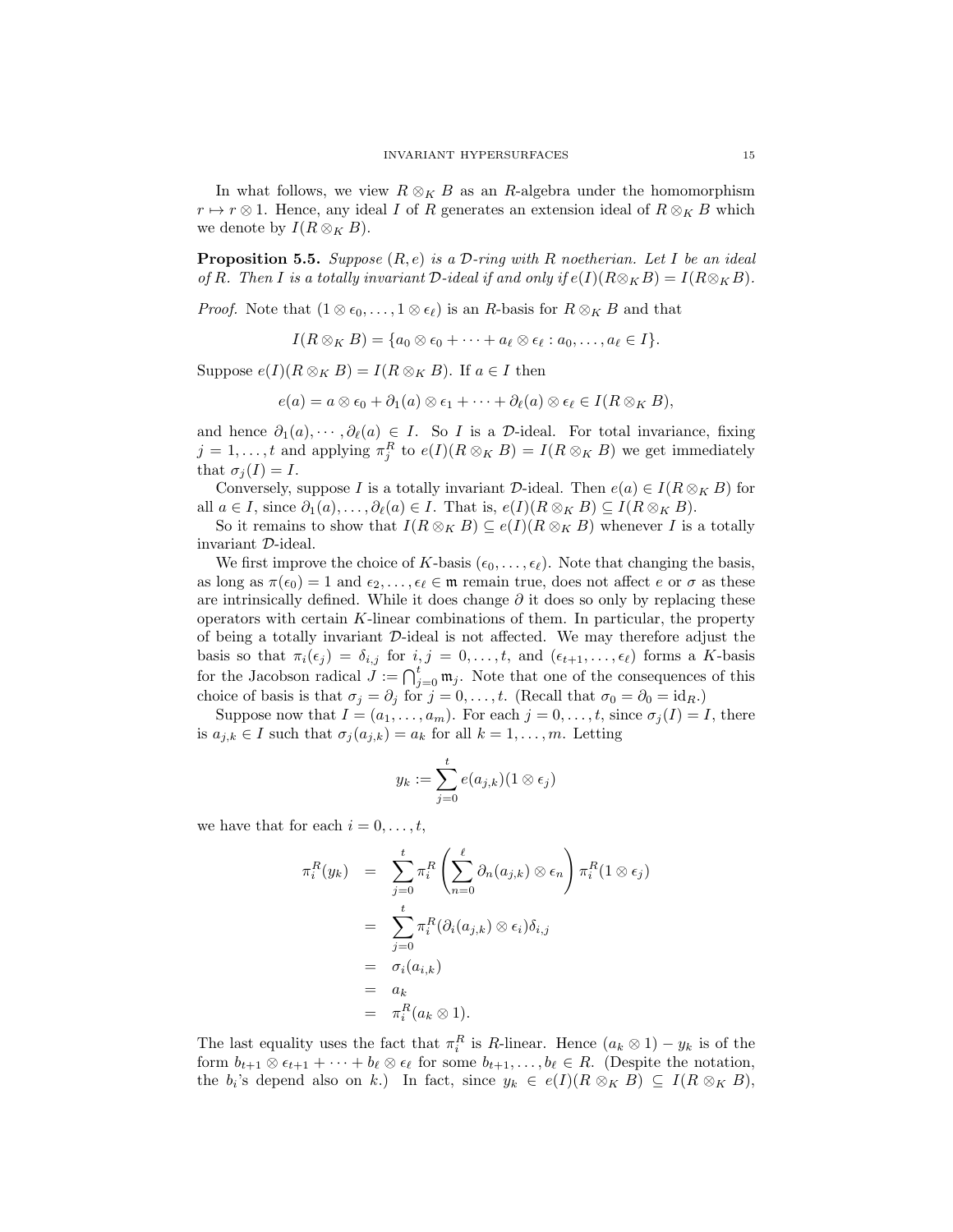we get that  $b_{t+1}, \ldots, b_{\ell} \in I$ . Writing  $b_{\mu} = \sum_{\nu=1}^{m} r_{\mu,\nu,k} a_{\nu}$ , and setting  $s_{\nu,k} :=$  $-\sum_{\mu=t+1}^{\ell} (r_{\mu,\nu,k}\otimes \epsilon_{\mu}),$  we have that

$$
y_k = (a_1 \otimes 1)s_{1,k} + (a_2 \otimes 1)s_{2,k} + \cdots + (a_k \otimes 1)(1 + s_{k,k}) + \cdots + (a_m \otimes 1)s_{m,k}
$$

for all  $k = 1, \ldots, m$ . This can be written in matrix notation as

$$
\mathbf{a}(1+\mathbf{S})=\mathbf{y}
$$

where  $\mathbf{a} = (a_1 \otimes 1, \dots, a_m \otimes 1), \mathbf{S} = (s_{\nu,k}) \in \text{Mat}_m(R \otimes_K B), \mathbf{1} = \text{id}_{\text{Mat}_m(R \otimes_K B)},$ and  $\mathbf{y} = (y_1, \ldots, y_m)$ . But since each  $s_{\nu,k} \in R \otimes_K J$ , and J is a nilpotent ideal of B, we get that **S** is nilpotent, and so  $1 + S$  is invertible. Hence,

$$
\mathbf{a} = \mathbf{y}(\mathbf{1} + \mathbf{S})^{-1} \ \in \ \big(e(I)(R \otimes_K B)\big)^m.
$$

That is, for each generator  $a_k$  of I in R we have  $a_k \otimes 1 \in e(I)(R \otimes_K B)$ . Therefore  $I(R \otimes_K B) \subseteq e(I)(R \otimes_K B)$ , as desired.

We are ready now to specialise Theorem 4.1.

**Definition 5.6.** By an *algebraic*  $\mathcal{D}$ -variety we mean an affine algebraic variety X over K whose co-ordinate ring  $K[X]$  comes equipped with a D-ring structure  $e: K[X] \to B[X]$  whose associated endomorphisms of  $K[X]$  are injective. A Zariski closed subset of X is said to be *totally D-invariant* if its corresponding ideal is a totally invariant D-ideal.

Remark 5.7. The assumption that the associated endomorphisms are injective is to ensure that the D-ring structure extends (uniquely) to the fraction field  $K(X)$ . See Lemma 4.9 of [11] for a proof of this.

**Theorem 5.8.** Suppose  $(X, e)$  is an algebraic D-variety over K. If  $(X, e)$  has infinitely many totally  $\mathcal D$ -invariant hypersurfaces then there exists a  $\mathcal D$ -constant rational function  $g \in K(X) \setminus K$ .

*Proof.* Write  $X = \text{Spec}(R)$  with  $(R, e)$  a D-ring. Let  $Z := \text{Spec}(R \otimes_K B), \phi_1$ :  $Z \to X$  the morphism induced by the K-algebra homomorphism  $e: R \to R \otimes_K B$ , and  $\phi_2 : Z \to X$  induced by  $r \mapsto r \otimes 1$ . Note that  $Z_{\text{red}} = X$  and hence Z is irreducible. Moreover  $\phi_1, \phi_2$  both restrict to the identity on  $Z_{\text{red}}$ , and hence are dominant. So Theorem 4.1 applies. By Proposition 5.5, if  $H \subseteq X$  is a totally  $\mathcal{D}$ invariant hypersurface with ideal  $I = I(H)$ , then  $e(I)(R \otimes_K B) = I(R \otimes_K B)$ . This means that  $\phi_1^{-1}(H) = \phi_2^{-1}(H)$ . Hence, condition (1) of Theorem 4.1 holds with  $U = X$  and  $V = Z$ . The theorem gives us  $g \in K(X) \setminus K$  with  $g\phi_1 = g\phi_2$ . That is,  $e(g) = g \otimes 1$  under the canonical extension of e to  $\text{Frac}(R) \to \text{Frac}(R) \otimes_K B$ . We have found a nonconstant  $\mathcal D$ -constant rational function on X, as desired.

When D is given by  $B = K[\epsilon]/\epsilon^2$  as in Example 5.2 we recover the following consequence of a theorem of Jouanolou [6] on solutions to rational foliations: an algebraic D-variety with infinitely many D-hypersurfaces admits a nonconstant rational first integral. This statement is the finite-dimensional case of Proposition 2.3 of Hrushovski's unpublished manuscript [5]; or, for a published proof, note that it is precisely the  $(m, r) = (1, 0)$  case of [4, Theorem 4.2]. In fact, we get (a new proof of) the  $r = 0$  case of [4, Theorem 4.2] for arbitrary  $m \ge 1$  by applying Theorem 5.8 to the case when D is given by  $B = K[\epsilon_1, \ldots, \epsilon_m]/(\epsilon_1, \ldots, \epsilon_m)^2$ .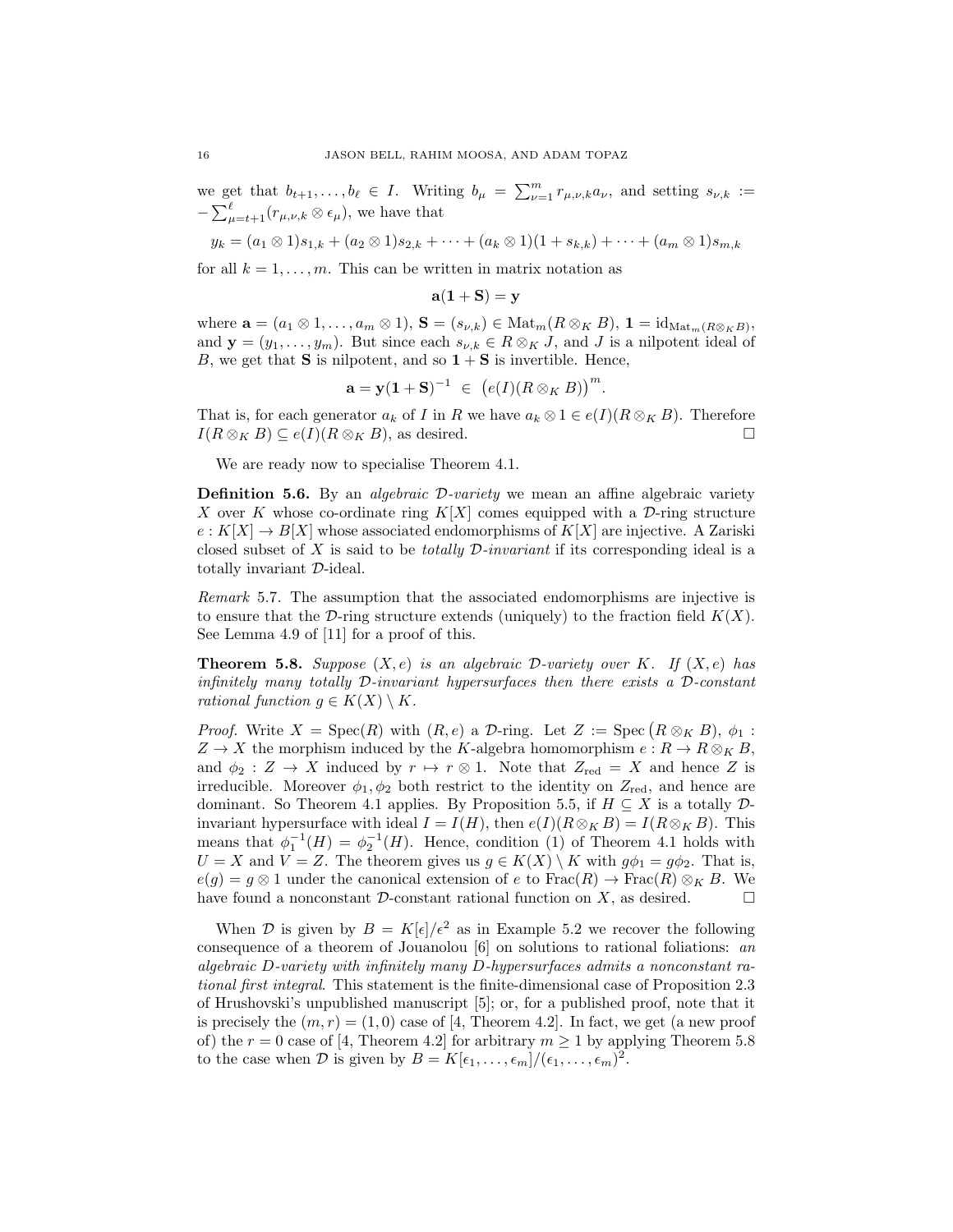In this section we improve Theorem 4.1 in the case when  $Z$  is also a (reduced) algebraic variety, and thereby complete the proof of Theorem 1.1. We also deduce the application to rational dynamics discussed in the introduction.

First, for any function  $\phi : Z \to X$  and any subset  $H \subseteq X$ , let us denote by  $\phi^{-1}[H]$  the set-theoretic inverse image of the set H. This is to avoid confusion with the notation  $\phi^{-1}(H)$  we are using for the scheme-theoretic inverse image. Now, suppose  $\phi: Z \to X$  is a dominant rational map between algebraic varieties.<sup>1</sup> For a hypersurface  $H \subseteq X$  with  $H \cap \text{Im}(\phi)$  Zariski dense in H, by the proper transform of H, denoted by  $\phi^* H$ , we mean the hypersurface on Z that is the union of those irreducible components of the Zariski closure of  $\phi^{-1}[H]$  in Z that project dominantly onto some irreducible component of H.

**Theorem 6.1.** Suppose Z and X are algebraic varieties and  $\phi_1, \phi_2 : Z \to X$  are dominant rational maps, over an algebraically closed field K of characteristic zero. Then the following are equivalent:

- (1) There exist infinitely many hypersurfaces H on X satisfying  $\phi_1^* H = \phi_2^* H$ .
- (2) There exists  $g \in K(X) \setminus K$  such that  $g\phi_1 = g\phi_2$ .

Note that when  $Z = X$ ,  $\phi_1 = \phi$ , and  $\phi_2 = id$ , this theorem says that if a rational dynamical system  $(X, \phi)$  has infinitely many totally invariant hypersurfaces, then  $\phi$  preserves a nonconstant rational function. That is, we recover the algebraic case of [3, Corollary 3.3]. See also the closely related [2, Theorem 1.2]. But we can do better. By a rational finite self-correspondence we will mean an algebraic variety X equipped with a closed irreducible subvariety  $\Gamma \subseteq X \times X$  such that the co-ordinate projections  $\pi_1, \pi_2 : \Gamma \to X$  are dominant and generically finite-to-one. Note that we get a rational dynamical system by taking Γ to be the graph of a dominant rational self-map. A Zariski closed subset  $V \subseteq X$  is *totally invariant* if its proper transforms in  $\Gamma$  by the two co-ordinate projections agree. A rational function g on X is preserved by  $\Gamma$  if  $q\pi_1 = q\pi_2$ .

**Corollary 6.2.** Suppose  $(X, \Gamma)$  is a rational finite self-correspondence with infinitely many totally invariant hypersurfaces. Then Γ preserves a nonconstant rational function on X.

*Proof.* Apply Theorem 6.1 to  $Z := \Gamma$ ,  $\phi_1 := \pi_1$ , and  $\phi_2 := \pi_2$ .

In fact, Theorem 6.1 is precisely the generalisation of the above corollary to arbitrary self-correspondences – where the co-ordinate projections need not be generically finite-to-one. As such, it can be viewed as a statement in generalised rational dynamics.

In order to deduce Theorem 6.1 from Theorem 4.1 we need to observe that when working over a finitely generated field, and restricting attention to sufficiently small Zariski open sets, the scheme-theoretic inverse image and the proper transform agree on hypersurfaces. This is Proposition 6.5 below, and may very well be known, but we could not find it in the literature. Our proof will rely on the following elementary, and certainly well-known, lemmas in commutative algebra.

<sup>&</sup>lt;sup>1</sup>Recall that we view algebraic varieties as integral algebraic schemes, and so  $\phi$  includes in particular a (partial) function on the underlying sets of these schemes.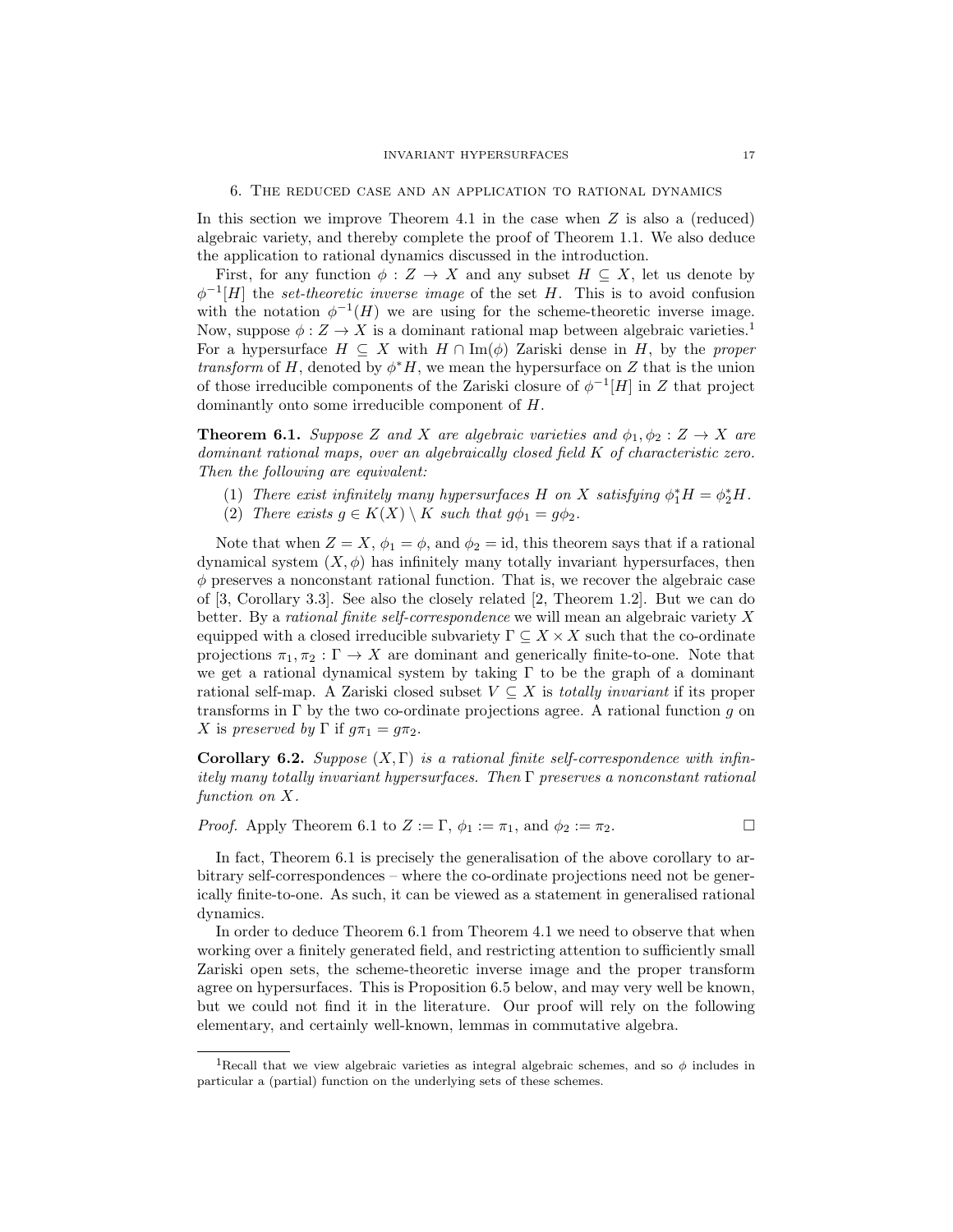**Lemma 6.3.** Suppose A is a noetherian integral domain and  $B = A[x_1, \ldots, x_n]_q$ is the localisation of a polynomial algebra over A. If  $I \subseteq A$  is a radical ideal then so is  $IB$ . Moreover, if  $A, B$  are in addition finitely generated  $k$ -algebras for some field k,  $\phi : \text{Spec}(B) \to \text{Spec}(A)$  is the induced morphism of k-varieties,  $V := V(I) \subseteq \text{Spec } A$  is the corresponding subvariety, and  $g \notin IA[x_1, \ldots, x_n]$ , then  $\phi^{-1}(V) = \phi^* V.$ 

Proof. It is straightforward to check that localisation preserves radicality. That taking polynomial extensions also preserve radicality follows from:

- (a) if  $P \subset A$  is a prime ideal then so is  $PA[x_1, \ldots, x_n]$ , and
- (b) for prime ideals  $P_1, \ldots, P_\ell$  of A,

$$
\left(\bigcap_{i=1}^{\ell} P_i\right) A[x_1,\ldots,x_n] = \bigcap_{i=1}^{\ell} \left(P_i A[x_1,\ldots,x_n]\right).
$$

The "moreover" clause follows by first noting that since  $IB$  is radical, the schemetheoretic and set-theoretic inverse images of  $V = V(I)$  agree. Moreover, if P is a minimal prime ideal of A containing I then, by (a) and the fact that  $g \notin$  $PA[x_1, \ldots, x_n], PB$  is a prime ideal. That is, the irreducible components of  $\phi^{-1}[V]$ are of the form  $\phi^{-1}[W]$  where W is an irreducible component of V. Hence the proper transform agrees with the set-theoretic inverse image of  $V$ .

**Lemma 6.4.** If  $A \subseteq B$  is an étale extension of noetherian unique factorisation domains, and I is a height one radical ideal of A, then IB is radical. Moreover, if A, B are in addition finitely generated k-algebras for some field k,  $\phi : \text{Spec}(B) \to$  $Spec(A)$  is the induced morphism of k-varieties, and  $H := V(I)$  is the corresponding hypersurface on Spec(A), then  $\phi^{-1}(H) = \phi^* H$ .

*Proof.* Let  $P_1, \ldots, P_\ell$  be the distinct minimal prime ideals containing I in A. Since A is a UFD and each  $P_i$  is of height one, we have that  $P_i = p_i A$  for some irreducible  $p_i \in A$ . Since  $I = P_1 \cap \cdots \cap P_\ell$  and the  $p_i$  are mutually non-associate, we get that  $I = (p_1 \cdots p_\ell)A$ . Let  $p_i = u_i \ddot{q}_{i,1}^{n_{i,1}} \cdots \ddot{q}_{i,m_i}^{n_{i,m_i}}$  be the prime factorisation of  $p_i$  in the UFD B. Now, each  $Q_{i,j} := q_{i,j}B$  is a minimal prime ideal of  $P_iB$ , and hence by the going down theorem for flat extensions,  $Q_{i,j}$  lies over  $P_i$ . In particular, the  $q_{i,j}$  are non-associate even as i varies. But moreover, as B over A is unramified,  $P_i B_{Q_{i,j}} = Q_{i,j} B_{Q_{i,j}}$ . That is,  $q_{i,j}^{n_{i,j}} B_{Q_{i,j}} = q_{i,j} B_{Q_{i,j}}$ . This forces each  $n_{i,j} = 1$ . So  $IB = (\prod_{i=1}^{\ell} \prod_{j=1}^{m_i} q_{i,j})B$  is radical.

For the "moreover" clause, again we first observe that the set-theoretic and scheme-theoretic inverse images of  $H = V(I)$  agree because IB is radical. Now, the irreducible components of  $\phi^{-1}[H] = V(IB)$  are the  $V(q_{i,j})$ . That  $Q_{i,j}$  lies over  $P_i$  says exactly that  $V(q_{i,j})$  projects dominantly onto  $V(p_i)$ , which is an irreducible component of H. Hence  $\phi^{-1}[H] = f^*H$ , as desired.

**Proposition 6.5.** Suppose  $\phi : Z \to X$  is a dominant rational map between algebraic varieties over a finitely generated field k. There exist nonempty Zariski open subsets  $V \subseteq Z$  and  $U \subseteq X$  such that the restriction  $\phi^V : V \to U$  is a dominant regular morphism, and for all but finitely many hypersurfaces H on U,  $(\phi^V)^{-1}(H) = (\phi^V)^* H.$ 

*Proof.* Replacing  $Z$  and  $X$  by nonempty Zariski open subsets, it suffices to prove the proposition in the case when  $X = \text{Spec}(R)$  and  $Y = \text{Spec}(S)$  are affine k-varieties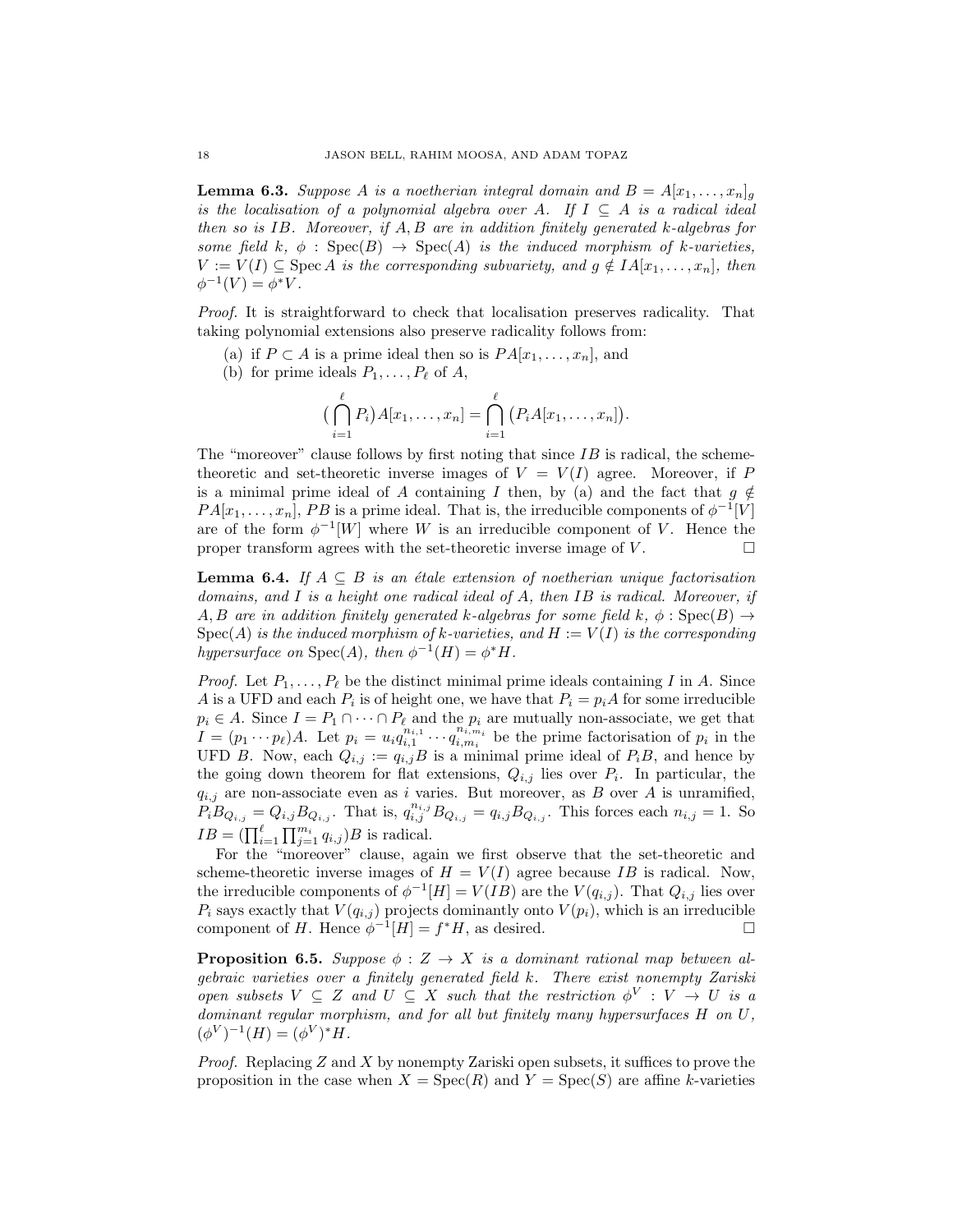and  $\phi$  is a dominant k-morphism induced by an injective k-algebra homomorphism  $f: R \to S$ . Now, as we have used before, that k is a finitely generated field implies that the localisation of R (respectively  $S$ ) at some nonzero element is a unique factorisation domain – this is [1, Lemma 6.11]. So we may assume that R and S are already unique factorisation domains.

Next, by Noether's normalisation lemma, after replacing S with  $S_g$  for some nonzero g, we may assume that the homomorphism  $f$  factors through injective  $k$ algebra homomorphisms  $R \to R'$  and  $R' \to S$  where  $R'$  is a polynomial algebra over R and S is quasi-finite over R'. Localising both R' and S further, we may in fact take  $R' \to S$  to be étale, though now R' is a finitely generated localisation of a polynomial algebra over R.

So we have that  $\phi$  factors as  $Spec(S) \to Spec(R') \to Spec(R)$ . Since R' is of the form  $R[x_1, \ldots, x_n]_g$ , Lemma 6.3 tells us that if  $I = I(H)$  is a radical height one ideal in R then  $IR<sup>i</sup>$  is radical. Moreover, since  $V(g)$  can only contain finitely many hypersurfaces, for all but finitely many such  $I$ ,  $IR'$  is again of height one. Since  $S$ is étale over R', Lemma 6.4 now applies and we get that  $(IR')S = f(I)S$  is radical. The "moreover" clauses in the lemmas tell us that  $\phi^{-1}(H) = \phi^* H$ .

*Proof of Theorem 6.1.* That (2) implies (1) is again clear: the level sets of g will witness (1). Suppose (1) holds. Exactly as in the beginning of the proof of Theorem 4.1 we can find a finitely generated subfield  $k \subseteq K$  over which  $Z, X, \phi_1, \phi_2$ are defined and such that there is an infinite set  $\mathcal H$  of hypersurfaces H on X over k satisfying  $\phi_1^* H = \phi_2^* H$ . Applying Proposition 6.5 to  $(\phi_\nu)_k : Z_k \to X_k$ , there exist nonempty Zariski open subsets  $V \subseteq Z_k$  and  $U \subseteq X_k$  such that, for  $\nu = 1, 2$ , the restrictions  $(\phi_{\nu})_k^V : V \to U$  are dominant regular morphisms and for all but finitely many  $H \in \mathcal{H}, ((\phi_{\nu})_k^V)^{-1}(H_k \cap U) = ((\phi_{\nu})_k^V)^*(H_k \cap U)$ . Noting that proper transforms commute with extending the base field, and observing that  $U$  and  $V$ avoid only finitely many hypersurfaces on  $X$  and  $Z$  respectively, we have that for all but finitely many  $H \in \mathcal{H}$ ,  $((\phi_1)^V_k)^*(H_k \cap U) = ((\phi_2)^V_k)^*(H_k \cap U)$ . Hence,  $((\phi_1)_k^V)^{-1}(H \cap U) = ((\phi_2)_k^V)^{-1}(H \cap U)$  for all but finitely many  $H \in \mathcal{H}$ . As schemetheoretic inverse images also commute with extending the base field, we get that  $(\phi_1^{V_K})^{-1}(H \cap U_K) = (\phi_2^{V_K})^{-1}(H \cap U_K)$ . This witnesses the truth of condition (1) of Theorem 4.1, and so by that theorem, condition (2) holds.  $\square$ 

#### 7. Normal varieties equipped with prime divisors

Theorem 6.1 is really about the birational geometry of algebraic varieties equipped with a set of hypersurfaces. We will show how a direct study of this category leads us to an alternative, more geometric and conceptual, proof of Theorem 6.1 in the case when we assume that the fibres of  $\phi_1$  and  $\phi_2$  are irreducible. This section is self-contained and largely independent from the rest of the paper.

Fix a field k of characteristic 0, and let  $K := k<sup>alg</sup>$ . We consider the following category  $\mathcal{V}_k$ . The *objects* of  $\mathcal{V}_k$  are pairs  $(X, S)$  where X is a normal geometrically irreducible algebraic variety over  $k$  and  $S$  is a set of prime divisors (i.e., irreducible hypersurfaces) on  $X_K := X \times_k K$ . A morphism  $(X, S) \to (Y, T)$  will be a dominant rational map  $\phi: X \to Y$  over k whose generic fibre is geometrically irreducible, and such that the symmetric difference between  $S$  and  $\{\phi_K^* t : t \in T\}$  is finite. Note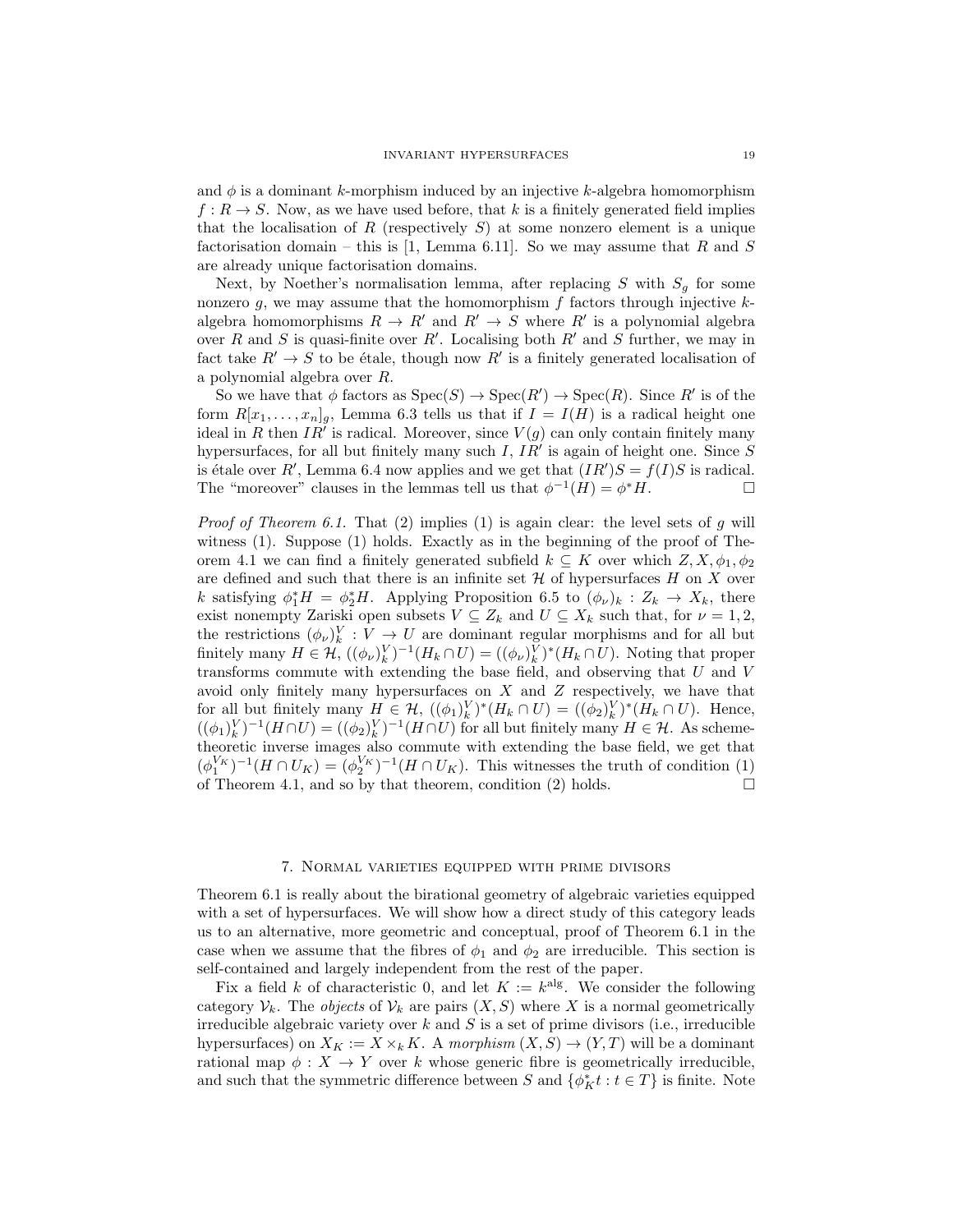that this implies, in particular, that at most finitely many of the prime divisors in  $S$  can project dominantly onto  $Y$ .

Remark 7.1. Here  $\phi_K : X_K \to Y_K$  is the base extension of  $\phi : X \to Y$  to K. Because the generic fibre of  $\phi_K$  is irreducible, the proper transform of all but finitely many prime divisors on  $Y_K$  is a prime divisor on  $X_K$ . Indeed, if t is an irreducible hypersurface on  $Y_K$  that has nonempty intersection with the Zariski open subset of points in  $Y_K$  over which the fibre of  $\phi_K$  is irreducible, then  $\phi_K^* t$  will be irreducible.

Note that in this category the underlying varieties and rational maps are over  $k$ but the irreducible hypersurfaces they come with may be over the algebraic closure K. Things would become notationally much clearer if we assumed that  $k$ is algebraically closed, but in fact the main theorem will only apply when  $k$  is a finitely generated field. We will systematically use the subscript  $_K$  to indicate base extension from  $k$  up to  $K$ . One exception, however, will be for fields of rational functions: For  $X$  a geometrically irreducible algebraic variety over  $k$  we will denote by  $K(X)$  the field of rational functions on  $X_K$ .

The category of algebraic varieties over k has a terminal object, namely  $Spec(k)$ . At first sight one might think that  $(Spec(k), \emptyset)$  is the terminal object in  $\mathcal{V}_k$ , but this is not the case. If S is a *finite* set then there is a canonical morphism  $(X, S) \rightarrow$  $(Spec(k), \emptyset)$ , but if S is infinite then it is not hard to see that the existence of a morphism  $(X, S) \to (Y, T)$  implies dim  $Y > 0$ . We seek to repair this lack of terminal object by asking if the undercategory of arrows originating at a given  $(X, S)$  in  $\mathcal{V}_k$  has a terminal object.

**Theorem 7.2.** Suppose k is finitely generated. For every object  $(X, S)$  in  $\mathcal{V}_k$  there is a morphism  $\pi : (X, S) \to (X', S')$  that is terminal with respect to all morphisms originating from  $(X, S)$ . That is, given  $\phi : (X, S) \to (Y, T)$  there is a unique  $\psi: (Y,T) \to (X',S')$  such that  $\psi \phi = \pi$ .

*Proof.* First of all, we can embed X as an open subvariety of a normal variety  $\overline{X}$ which is proper over k. Let  $\overline{S}$  denote the set of Zariski closures of elements of S in  $\overline{X}_K$ . The embedding of X in  $\overline{X}$  induces an isomorphism  $(X, S) \cong (\overline{X}, \overline{S})$  in  $\mathcal{V}_k$ . It suffices therefore to prove the theorem for  $(\overline{X}, \overline{S})$ . That is, we may assume X is proper over k.

Our assumption of normality means that for any rational function  $f \in K(X)$  we can consider the Weil divisor div(f) on  $X_K$ . By the support of f we mean the set of prime divisors appearing in  $div(f)$  with nonzero coefficient – so it is the set of "zeros" and "poles" of f. Given a set T of prime divisors on  $X_K$ , let us denote by  $T^{\sharp} \subseteq K(X)$  the set of rational functions whose support is contained in T, and by  $K_T$  the relative algebraic closure of  $K(T^{\sharp})$  in  $K(X)$ .

Consider the natural action of  $Gal(k)$  on  $X_K$  coming from the fact that X is over k. For any set T of prime divisors on  $X_K$ , let  $\hat{T}$  denote the set of all Gal(k)conjugates of elements of T.

We claim that there is a cofinite subset  $S_0 \subseteq S$  such that for all cofinite  $T \subseteq S_0$ , one has  $K_{\widehat{T}} = K_{\widehat{S}_0}$ . If this were not true, we would be able to construct a strictly descending infinite chain of cofinite subsets of S,

$$
\cdots \subsetneq S_2 \subsetneq S_1 \subsetneq S,
$$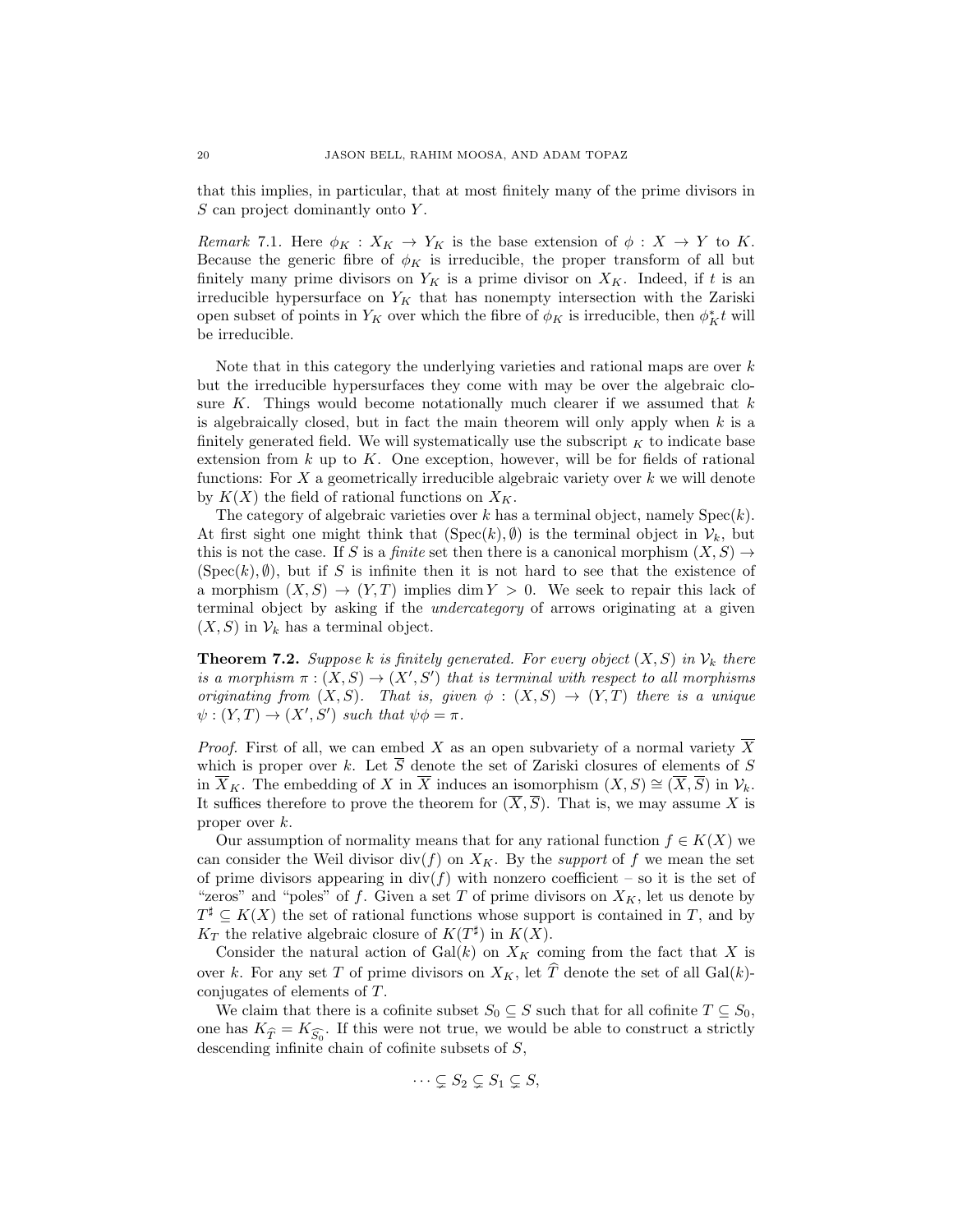such that

$$
\cdots \subsetneq K_{\widehat{S_2}} \subsetneq K_{\widehat{S_1}} \subsetneq K_{\widehat{S}}.
$$

Since  $K_{\hat{\mathcal{F}}}$  is a relatively algebraically closed subextension of  $K(X)$  over K by definition, it would follow that

$$
0 \leq \cdots < \operatorname{trdeg}(K_{\widehat{S_2}}/K) < \operatorname{trdeg}(K_{\widehat{S_1}}/K) < \operatorname{trdeg}(K_{\widehat{S}}/K) \leq \operatorname{trdeg}(K(X)/K).
$$

But  $K(X)$  has finite transcendence degree over K, so this is impossible.

For such a cofinite  $S_0 \subseteq S$ , the identity map is an isomorphism between  $(X, S)$ and  $(X, S_0)$ , so it suffices to prove the theorem for  $(X, S_0)$ . In other words, by replacing S with such a sufficiently small cofinite subset, we may also assume that  $K_{\widehat{T}} = K_{\widehat{S}}$  for all cofinite subsets  $T \subseteq S$ .

There is also a natural action of Gal(k) on  $K(X)$ . As  $\hat{S}$  is Gal(k)-invariant, so is the set of rational functions  $\widehat{S}^{\sharp}$ , and hence also the subfield  $K_{\widehat{S}} \subseteq K(X)$ .<br>This means that K is the function field of a K surjets that decouple to be that This means that  $K_{\hat{\sigma}}$  is the function field of a K-variety that descends to k, that is,  $K_{\widehat{S}} = K(X')$  for some normal geometrically irreducible algebraic variety X' over  $\tilde{k}$ , and the embedding  $K(X') \subseteq K(X)$  comes from a dominant rational map  $\pi: X \to X'$  over k. As  $K_{\widehat{S}}$  is relatively algebraically closed in  $K(X)$  the generic fibre of  $\pi$  is also geometrically irreducible.

We claim that only finitely many  $s \in S$  map dominantly onto  $X'_{K}$  by  $\pi_{K}$ . Suppose towards a contradiction that infinitely many elements of S map dominantly onto  $X'_K$ . By the Mordell-Weil-Néron-Severi theorem (see [9, Corollary 6.6.2] for details) the divisor class group  $Cl(X)$  is finitely generated (as k is a finitely generated field). Let *n* be bigger than the rank of Cl(X). Choose  $s_1, \ldots, s_n \in S$  that map dominantly onto  $X'_K$  and have distinct Gal(k)-orbits. Note that as  $\pi$  is over k the Gal(k)-conjugates of the  $s_i$  also map dominantly onto  $X'_K$ . If we let  $H_i$  be the union of the  $Gal(k)$ -conjugates of  $s_i$ , then  $H_i$  descends to k and is k-irreducible. That is, we have distinct prime divisors  $d_1, \ldots, d_n$  on X over k such that  $H_i = d_{iK}$ . By choice of *n* there are rational (and so integer) numbers  $r_1, \ldots, r_n$  not all zero, and  $f \in k(X) \setminus k$ , such that  $\sum r_i d_i = \text{div}(f)$  in Div(X). So, working again over K, the support of  $f \in K(X)$  is contained in  $\{s_i^{\sigma}: i = 1, ..., n, \sigma \in Gal(k)\}\$ . In particular,  $f \in K_{\widehat{S}} = K(X')$ . But the pullback of a rational function on  $X'_{K}$  cannot have prime divisors in its support that project dominantly onto  $X'_K$  – they must all project onto prime divisors on  $X'_K$ . This contradiction proves that only finitely many  $s \in S$  map dominantly onto  $\overline{X'_{K}}$ .

There are also only finitely many  $s \in S$  that live in the indeterminacy locus of  $\pi_K$  as that indeterminacy locus is of codimension  $\geq 1$ . Let  $S_0$ , therefore, be the cofinitely many  $s \in S$  that are neither in the indeterminacy locus of  $\pi_K$  nor do they project dominantly onto  $X'_K$  by  $\pi_K$ . For each  $s \in S_0$ , the Zariski closure of  $\pi_K(s)$  is then a proper irreducible subvariety of  $X'_K$ , which we will denote by s'. By dimension considerations, for cofinitely many  $s \in S_0$ , the corresponding s' is a prime divisor on  $X'_K$ . By Remark 7.1,  $\pi_K^* s' = s$  for all but finitely many of these s. Let  $S_1$  be the cofinite subset of  $s \in S_0$  such that if s' is the Zariski closure of  $\pi_K(s)$ , then s' is a prime divisor on  $X'_K$  and  $\pi_K^* s' = s$ . Let

 $S' := \{ \text{Zariski closure of } \pi_K(s) : s \in S_1 \}.$ 

We have that  $\pi : (X, S) \to (X', S')$  is a morphism in  $\mathcal{V}_k$ .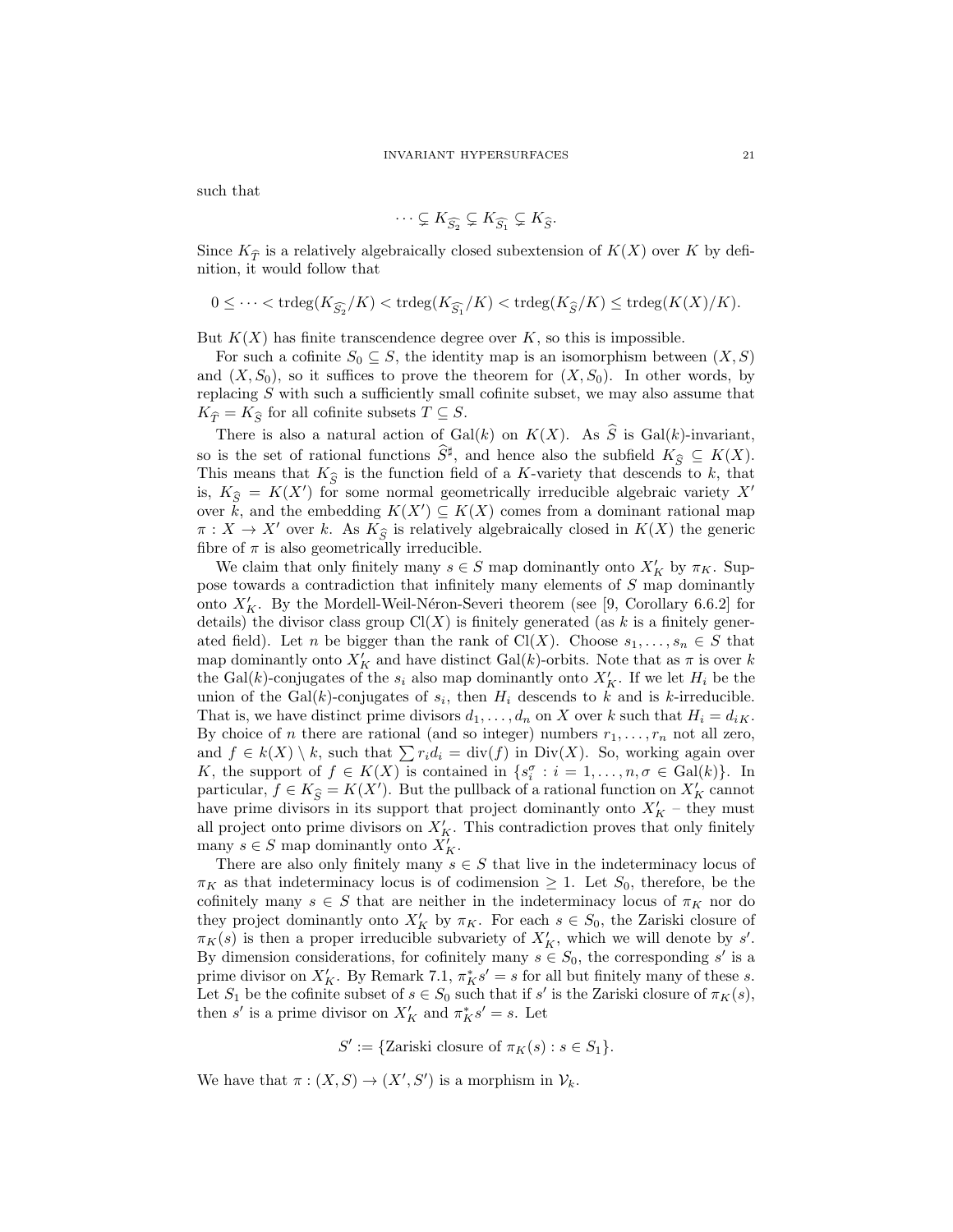It remains to show  $\pi$  is terminal. Given a morphism  $\phi : (X, S) \to (Y, T)$ , we seek to complete the triangle

$$
(X, S) \xrightarrow{\phi} (Y, T)
$$
  
\n
$$
\uparrow
$$
  
\n
$$
(X', S')
$$

with a morphism  $\psi : (Y,T) \to (X',S)$ .

Since  $\phi: (X, S) \to (Y, T)$  is a morphism, it must be that only finitely many  $s \in S$  map dominantly onto  $Y_K$  under  $\phi_K$ . Replacing S by a cofinite subset, we may assume that there are no such  $s \in S$ . It follows from the fact that  $\phi: X \to Y$ is over k that also no elements of  $\widehat{S}$  will map dominantly onto  $Y_K$ . Now, supppose  $f \in \hat{S}^{\sharp}$ . Then no member of the support of f maps dominantly onto  $Y_K$ . This means that f has no zeros or poles on the generic fibre  $X_n$  of  $\phi_K$ . By the properness of X, and hence of  $X_n$  over  $K(Y)$ , we must have that f is constant on the generic fibre. So f is the pull-back of a rational function on Y. That is,  $S^{\sharp} \subseteq K(Y)$ , and hence  $K(X') = K_{\widehat{S}} \subseteq K(Y)$ . We thus obtain a dominant rational map  $\alpha : Y_K \to X'_K$ with irreducible generic fibre such that  $\pi_K = \alpha \phi_K$ . Since  $\phi$  is dominant there is a unique such  $\alpha$ . Since  $\pi$  and  $\phi$  are over k, an automorphism argument shows that  $\alpha$ descends to k, that is,  $\alpha = \psi_K$  for some dominant rational map  $\psi : Y \to X'$  with geometrically irreducible generic fibre. And we have



It remains to verify that the symmetric difference between T and  $\{\psi^*_{K} s' : s' \in S'\}$ is finite. But a diagram chase shows that for cofinitely many  $s' \in S'$ ,  $\psi_K^* s'$  is the Zariski closure of  $\phi_K(\pi_K^*s')$ . Hence, for cofinitely many  $s' \in S'$ ,  $\psi_K^*s' \in T$ . On the other hand, for cofinitely many  $t \in T$ , t is the proper transform under  $\psi$  of the Zariski closure of  $\pi_K(\phi_K^*t)$  in  $X'_K$ , which is in S' for cofinitely many t.  $\square$ 

While we think the above theorem may be of independent interest, our immediate motivation is the following alternative proof of a special case of Theorem 6.1.

Corollary 7.3. Suppose Z and X are algebraic varieties and  $\phi_1, \phi_2 : Z \rightarrow X$ are dominant rational maps with generic fibres irreducible, all over an algebraically closed field K of characteristic zero. If there exist infinitely many hypersurfaces H on X satisfying  $\phi_1^* H = \phi_2^* H$  then there is  $g \in K(X) \setminus K$  with  $g\phi_1 = g\phi_2$ .

Proof. The general idea of proof is to use Theorem 7.2 to reduce to the case of a rational dynamical system, and then apply the results of Cantat in that setting (namely Corollary 1.3 of the introduction).

First we reduce to the case that  $\dim X < \dim Z$ . Indeed, suppose  $\dim X$ dim Z. Then, both  $\phi_1$  and  $\phi_2$  are birational, and we can consider the birational self-map  $\alpha := \phi_2 \phi_1^{-1} : X \to X$ . If H is a hypersurface on X for which  $\phi_1^* H = \phi_2^* H$ then  $\alpha^* H = H$ . We thus have infinitely many totally invariant hypersurfaces on X for the rational dynamical system  $(X, \alpha)$ . By Corollary 1.3 there is a nonconstant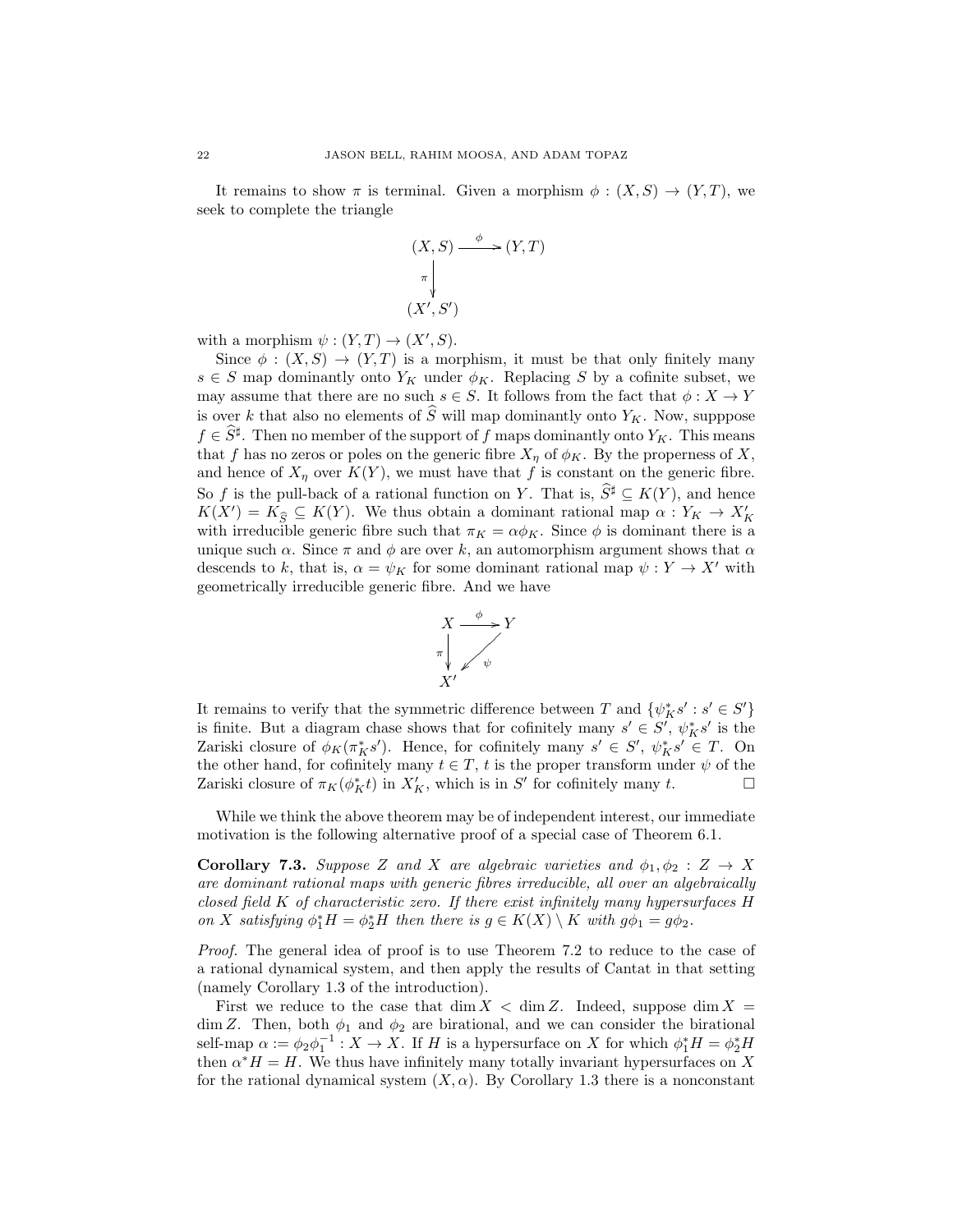$g \in K(X)$  such that  $g\alpha = g$ . Precomposing with  $\phi_1$  yields  $g\phi_2 = g\phi_1$ , as desired. We may therefore assume that  $\dim X < \dim Z$ .

Suppose  $\mathcal H$  is a countably infinite set of hypersurfaces on X whose strict transforms with respect to  $\phi_1$  and  $\phi_2$  agree. One complication is that the  $H \in \mathcal{H}$  are not necessarily irreducible, and to deal with that we argue now that we may assume that no two members of  $H$  share an irreducible component in common. First some notation: for H a hypersurface on X, let  $S_H$  denote the (finite) set of its irreducible components. Note that  $\phi_1^* H = \phi_2^* H$  if and only if  $\phi_1^*(S_H) = \phi_2^*(S_H)$ as sets of prime divisors on Z. Now, enumerate  $\mathcal{H} = \{H_0, H_1, \dots\}$  and define a new sequence  $H'_i$  recursively by setting  $H'_0 := H_0$  and  $H'_{i+1}$  to be the union of the prime divisors in the set  $S_{H_{i+1}} \setminus (\bigcup_{j=0}^{i} S_{H'_j})$ . Then we get a sequence  $H'_0, H'_1, \ldots$ whose nonempty members are hypersurfaces on Y that still satisfy  $\phi_1^* H_i' = \phi_2^* H_i'$ , because  $\phi_1^*(S_{H_i'}) = \phi_2^*(S_{H_i'})$ . No two nonempty members of this sequence share an irreducible component. Moreover, there are infinitely many nonempty  $H'_i$ , as at any finite stage  $\bigcup_{j=0}^i S_{H'_j}$  is a finite set of irreducible hypersurfaces. So we may as well assume that distinct members of the original  $H$  share no irreducible components.

We now proceed by induction on the dimension of Z, with  $\dim Z = 0$  being vacuous. For each  $H \in \mathcal{H}$ , let  $S_H$  denote the (finite) set of irreducible components of H, and  $T_H$  the set of irreducible components of  $\phi_1^* H = \phi_2^* H$  in Z. Set  $S := \bigcup S_H$  $H\widetilde{\in }\mathcal{H}$ 

and  $T := |$ H∈H  $S_H$ . Let  $k_0$  be a finitely generated subfield over which  $Z, X, \phi_1, \phi_2$  are

defined. As the statement of the corollary is preserved under birational equivalence, we may assume that  $Z$  and  $X$  are normal. Suppose for now that all the members of H (and hence S and T) are defined over  $K_0 := k_0^{\text{alg}}$ . So  $(Z, T), (X, S)$  are objects in  $\mathcal{V}_{k_0}$ , and  $\phi_1, \phi_2 : (Z,T) \to (X,S)$  are morphisms in  $\mathcal{V}_{k_0}$ . By Theorem 7.2 there is a terminal morphism  $\pi : (Z,T) \to (Z',T')$ . We get an induced diagram in  $\mathcal{V}_{k_0}$ ,



We want to apply the induction hypothesis to  $\psi_1, \psi_2 : X \to Z'$ . To do so, we first remove any H from H that maps dominantly onto Z' by  $\psi_1$ . There can only be finitely many elements of S with this property since  $\psi_1$  is a morphism in  $\mathcal{V}_{k_0}$ . As S is the set of prime divisors appearing as components of elements of  $H$ , and as no two members of  $H$  share an irreducible component, there are only finitely many H's to remove. Removing finitely many more, we may assume that for all  $H \in \mathcal{H}$ the Zariski closure of  $\psi_1(H)$ , which we denote by H', is a hypersurface on Z', and that  $\psi_1^* H' = H$ . Chasing the above diagram, we get that  $\psi_2^* H' = H$  also. We see that there are infinitely many hypersurfaces  $H'$  on Z' such that  $\psi_1^* H' = \psi_2^* H'$ . By the inductive hypothesis (as dim  $X < \dim Z$ ) there exists nonconstant  $g' \in K(Z')$ such that  $g'\psi_1 = g'\psi_2 =: g \in K(X)$ . So  $g\phi_1 = g\phi_2$ , as desired.

We still have to consider that case that there is an  $H \in \mathcal{H}$  that is not defined over  $K_0$ . But we have seen how to deal with this before:  $H$  then is defined over a finitely generated *nonalgebraic* extension  $k_1$  of  $k_0$ . Let  $K_1 := k_1^{\text{alg}}$ . There are infinitely many Aut $(K_1/k_0)$ -conjugates of H and they all satisfy the property that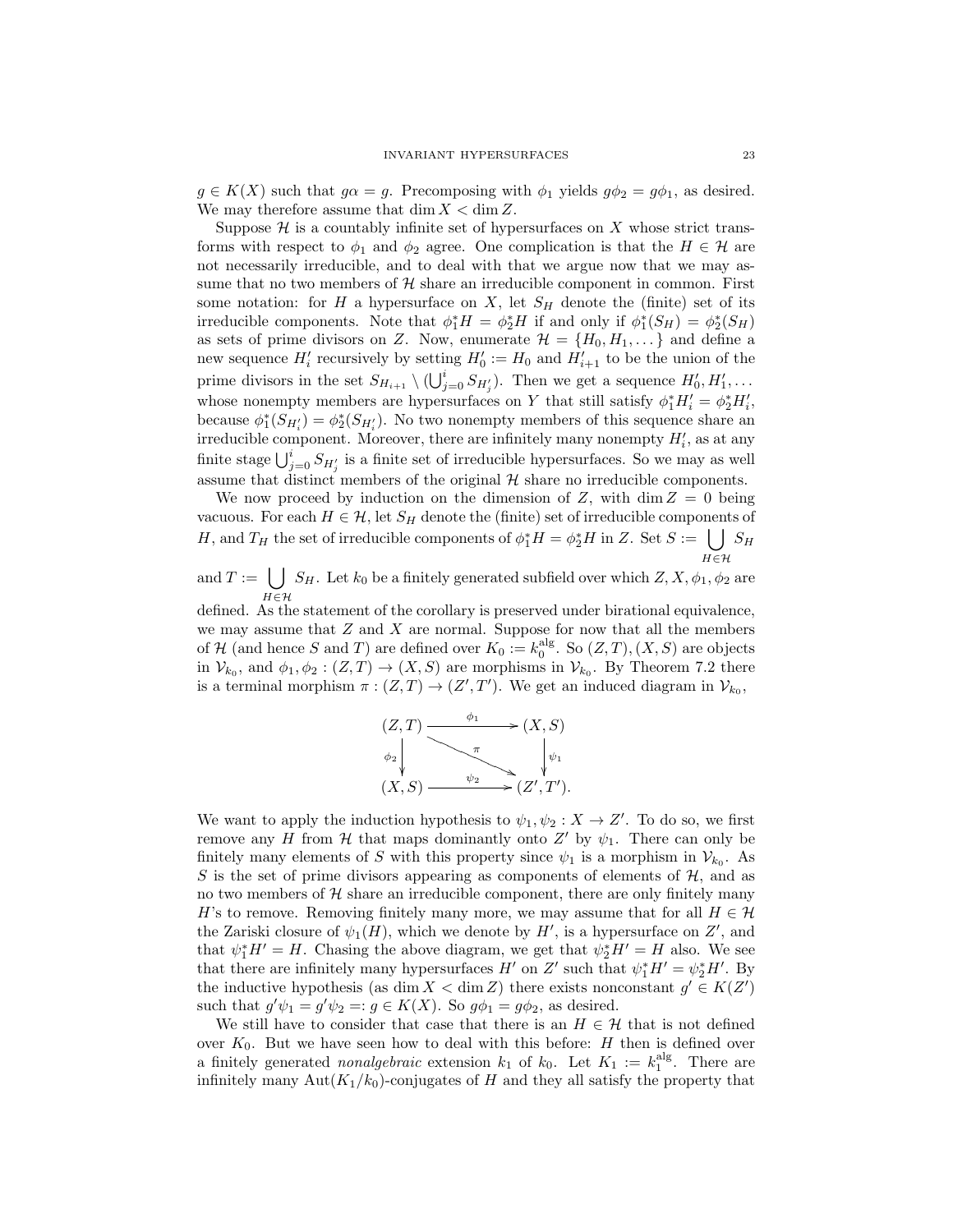their strict transforms under  $\phi_1$  and  $\phi_2$  agree, because  $\phi_1$  and  $\phi_2$  are defined over  $k_0$ . Letting  $\widetilde{\mathcal{H}}$  be this infinite set, and working in  $\mathcal{V}_{k_1}$  with  $\mathcal{H}$ , rather than in  $\mathcal{V}_{k_0}$  with  $\mathcal{H}$  we can carry out the above argument. with  $H$ , we can carry out the above argument.

# 8. Positive characteristic

We have worked so far exclusively in characteristic zero, mostly because the differential algebraic techniques we employ in dealing with the nonreduced case very much require it. But it is reasonable to ask to what extent our proof of the reduced case can be extended to positive characteristic.

The first thing to observe is that even the special case of Cantat's theorem (Corollary 1.3) is false in positive characteristic: consider the dynamical system  $(\mathbb{P}_1, Fr_p)$  on the projective line over the prime finite field  $\mathbb{F}_p$  equipped with the ppower Frobenius morphism; there are no preserved nonconstant rational functions, but the Gal( $\mathbb{F}_p$ )-orbit of any point in  $\mathbb{P}_1(\mathbb{F}_p^{\text{alg}})$  is a totally invariant hypersurface. Our proof breaks down in Proposition 6.5 where we replaced scheme-theoretic inverse images by proper transforms; we used the characteristic zero fact that, after localising, a quasi-finite extension can be made etale. The natural way to deal with this would be to impose some separability condition: we should ask that the dominant rational maps  $\phi_1, \phi_2 : Z \to X$  have generic fibres that are *geometrically* reduced, or what is equivalent, that the function field extensions they induce admit separating transcendence basis. This is of course automatic in characteristic zero, and in positive characteristic rules out the Frobenius example. Indeed, the proof of Proposition 6.5 simply goes through in arbitrary characteristic with this additional assumption.<sup>2</sup>

However, there is another key point in the proof of Theorem 6.1 where characteristic zero is used. In reducing to the case when infinitely many of the invariant hypersurfaces are defined over the same finitely generated field  $k$ , we first get them over  $k<sup>alg</sup>$  and then take the union of the Galois-conjugates. In positive characteristic these hypersurfaces will now only be guaranteed to be over the perfect hull of  $k$ , which is not necessarily finitely generated. We do not see how to avoid this problem and are thus left with the following partial result in arbitrary characteristic.

**Theorem 8.1.** Fix K an algebraically closed field of arbitrary characteristic. Suppose  $\phi_1, \phi_2 : Z \to X$  are dominant rational maps between algebraic varieties over K with geometrically reduced generic fibres. Then the following are equivalent:

- (1) There exists a finitely generated subfield  $k \subseteq K$  and infinitely many hypersurfaces H on X defined over  $k^{\text{sep}}$  satisfying  $\phi_1^* H = \phi_2^* H$ .
- (2) There exists  $g \in K(X) \setminus K$  such that  $g\phi_1 = g\phi_2$ .

Proof. This is obtained by inspecting the proofs in characteristic zero, together with the preceding remarks. We give only a brief sketch.

For  $(2) \implies (1)$ , let k be a finitely generated field over which  $Z, X, \phi_1, \phi_2, g$  are defined. Then the level sets of g over  $k^{\text{sep}}$  give rise to infinitely many hypersurfaces satisfying  $\phi_1^* H = \phi_2^* H$ .

<sup>2</sup>Proposition 6.5 does make use of [1, Lemma 6.11] which is stated for characteristic zero. However, the proof given there goes through in positive characteristic if we replace the use of Mordell-Weil with Lang-Néron.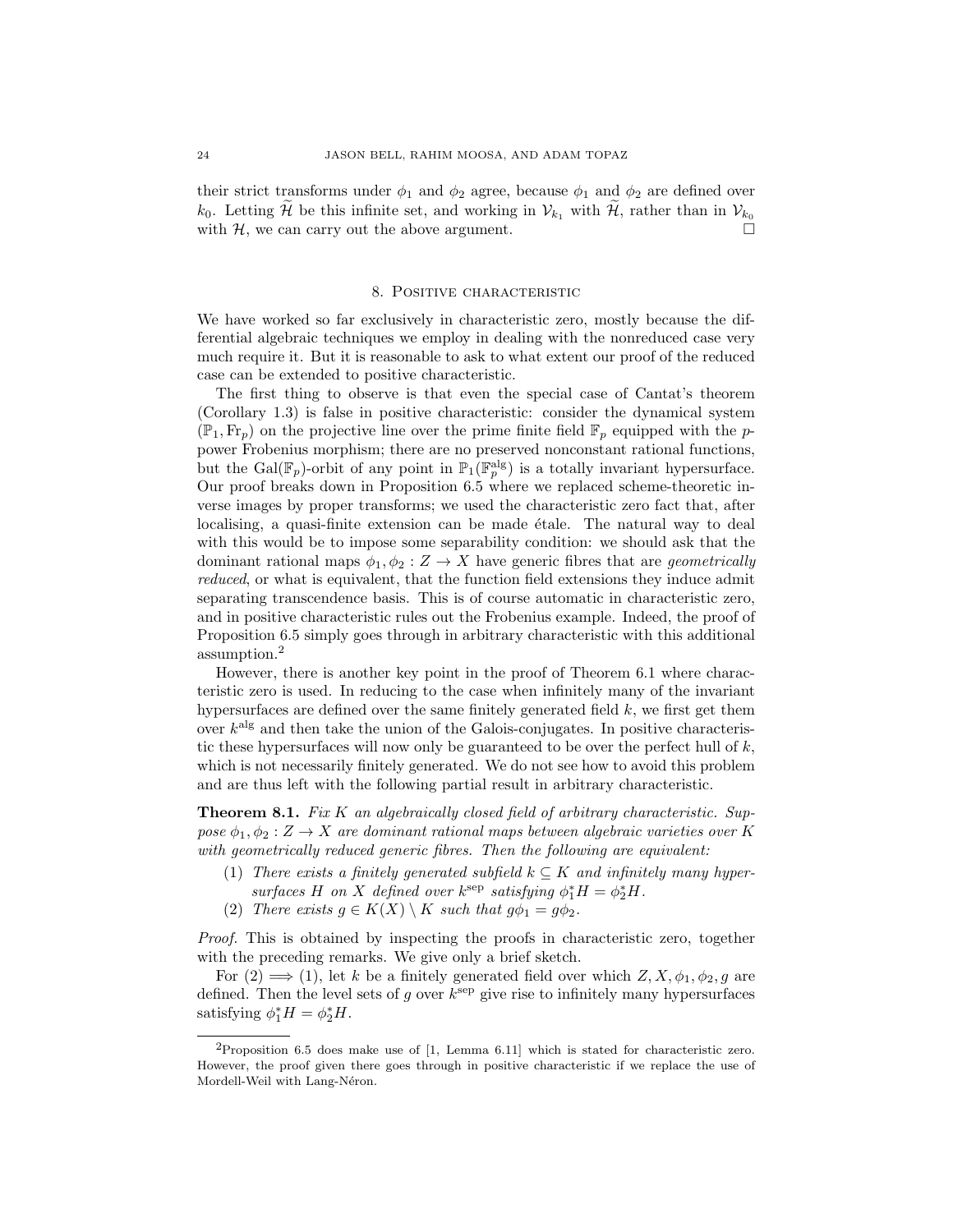Suppose (1) holds. We may assume that  $Z, X, \phi_1, \phi_2$  are all defined over k as well. Replacing the hypersurfaces by the union of their  $Gal(k)$ -conjugates, we may assume that they are all defined over  $k$  itself. As discussed above, because of our assumption of geometrically reduced generic fibres, Proposition 6.5 remains true. Hence, exactly as in the proof of Theorem 6.1, after replacing  $Z$  and  $X$ with sufficiently small nonempty Zariski open subsets, we may assume that we have an infinite sequence  $(H_j : j < \omega)$  of hypersurfaces satisfying  $\phi_1^{-1}(H_j) =$  $\phi_2^{-1}(H_j)$ . We now follow the proof of Theorem 4.1 keeping in mind that Z is reduced, but that the characteristic need not be zero. Possibly shrinking  $X$  and Y further, we may assume  $X = \text{Spec}(R_K)$  and  $Y = \text{Spec}(S_K)$  where R and S are finitely generated  $k$ -algebras,  $R$  is a UFD,  $S$  is an integral domain,  $k$  is relatively algebraically closed in  $Frac(R)$  and  $Frac(S)$ , and  $\phi_1, \phi_2$  are induced by k-algebra embeddings  $f_1, f_2 : R \to S$ . The hypersurfaces  $(H_j : j < \omega)$  must have principal vanishing ideals and so we get a sequence  $(a_j : j < \omega)$  in R that is multiplicatively independent modulo  $k^{\times}$  and, because the  $H_j$  satisfy  $\phi_1^{-1}(H_j) = \phi_2^{-1}(H_j)$ , the  $a_j$ satisfy  $f_1(a_i)S = f_2(a_i)S$ . The hypothesis of Theorem 3.1 are satisfied, except that we may be in positive characteristic. But the proof of Theorem 3.1 in the case when  $S$  is an integral domain – this is the first three paragraphs of that proof – did not use characteristic zero. Hence, there exists  $g \in \text{Frac}(R) \setminus k$  such that  $f_1(g) = f_2(g)$ . This proves (2).

Question 8.2. Is the assumption in  $8.1(1)$  of the existence of a common finitely generated field of definition necessary?

It may be worth pointing out that Theorem 7.2 on the category of normal varieties equipped with a set of prime divisors remains true in positive characteristic up to applications of Frobenius transforms – but this does not seem to help in answering Question 8.2 even when the generic fibres of  $\phi_1, \phi_2$  are assumed to be irreducible.